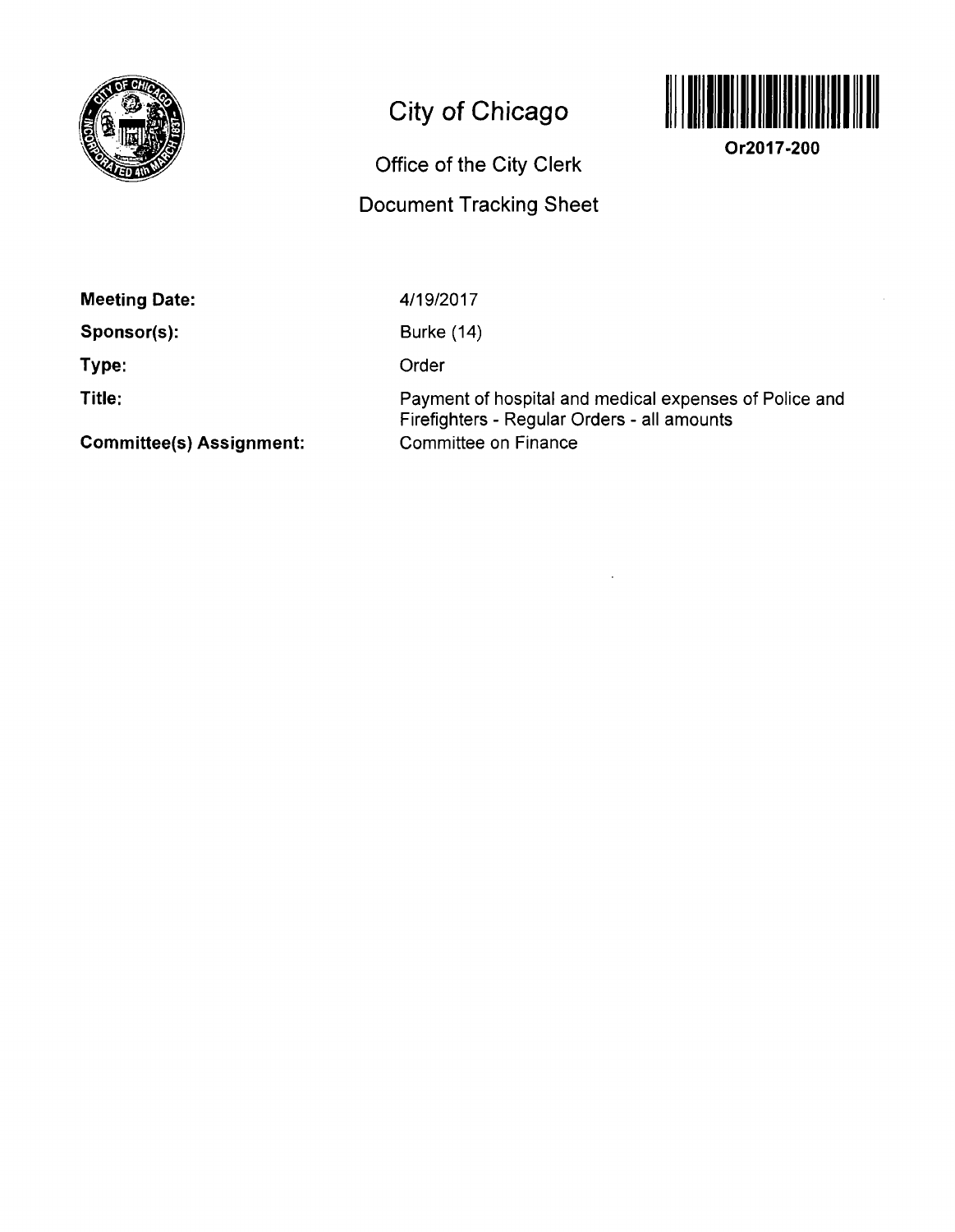ORDERED, That the City Comptroller is authorized and directed to issue payments in conformity with the schedule herein set forth, to physicians, hospitals, nurses or other individuals, in settlement for hospital, medical and nursing services rendered to the injured members of the Police Department and/or the Fire Department herein named. The payment of any of these bills shall not be construed as an approval of any previous claims pending or future claims for expenses or benefits on account of any alleged injury to the individuals named. The total amount of said claims is set opposite the names of the injured members of the Police Department and/or the Fire Department, and payments are to be drawn in favor of the proper claimants and charged to the following Account Numbers: 100-57-2005-0937; 610-57-4415-0937; 740-57-4415-0937; 100-59-2005-0937; 610-59-4415-0937; and 740-59-4415-0937.

 $\chi_{\omega}$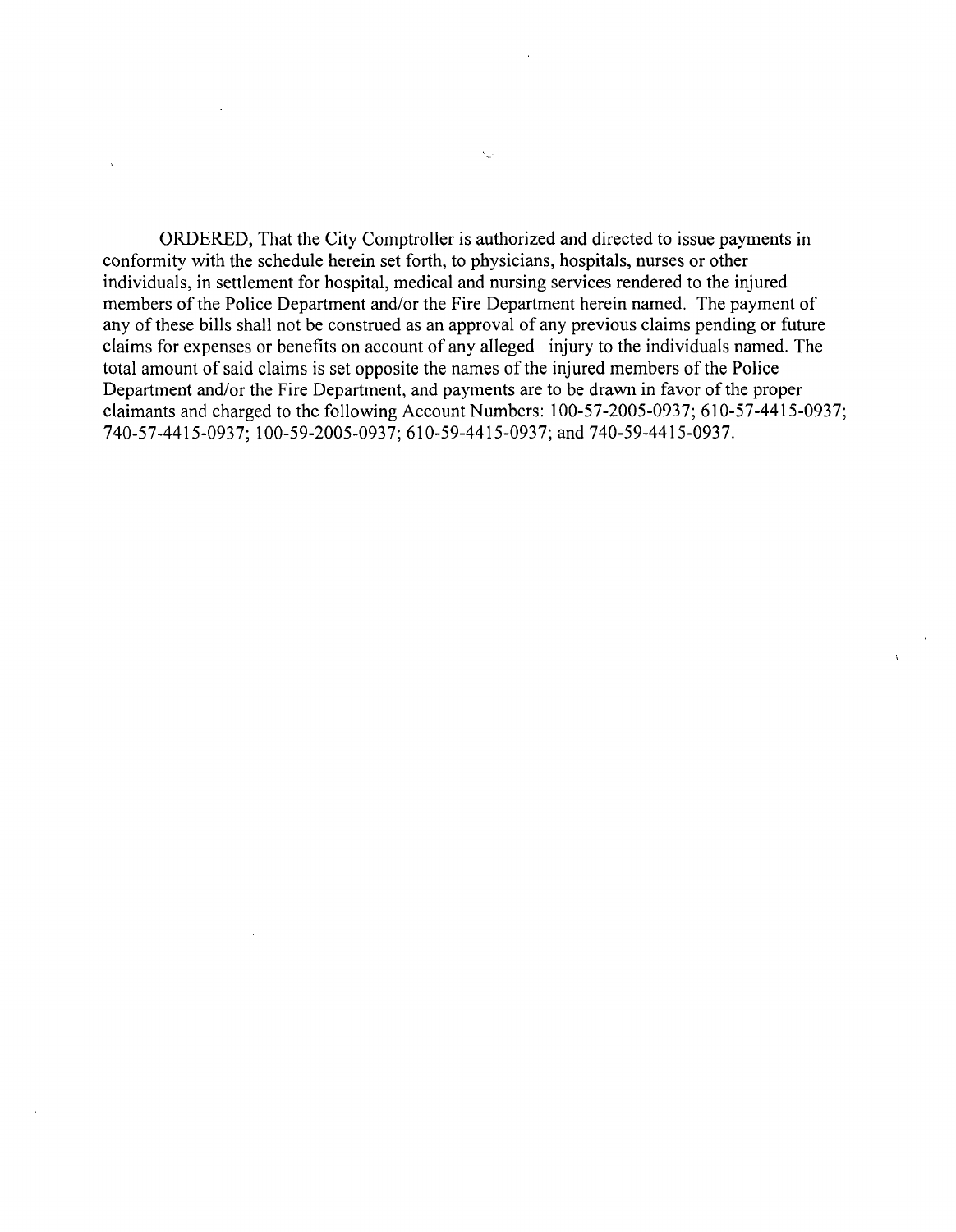### FINANCE MEETING OF APRIL 19th, 2017 HOSPITAL AND MEDICAL EXPENSES OF INJURED POLICE OFFICERS AND FIREFIGHTERS

 $\ddot{\phantom{a}}$ 

Submitted herewith are payments covering hospital and medical expenses of the Police and/or the Fire Departments, injured in their performance of Duty which have been approved by the respective Departments.

| <b>POLICE</b>                | "B"-- 5     | \$6,082.18   |
|------------------------------|-------------|--------------|
|                              | "A"-- 467   | \$434,404.76 |
| <b>FIRE</b>                  | " $B$ "-- 0 | \$0.00       |
|                              | "A"-- 141   | \$84,620.20  |
| <b>O'HARE</b>                | " $B$ "-- 0 | \$0          |
|                              | "A"-- 0     | \$0          |
| Total Amount Involved -- 613 |             | \$525,107.14 |

 $\sim$ 

 $\ddot{\phantom{a}}$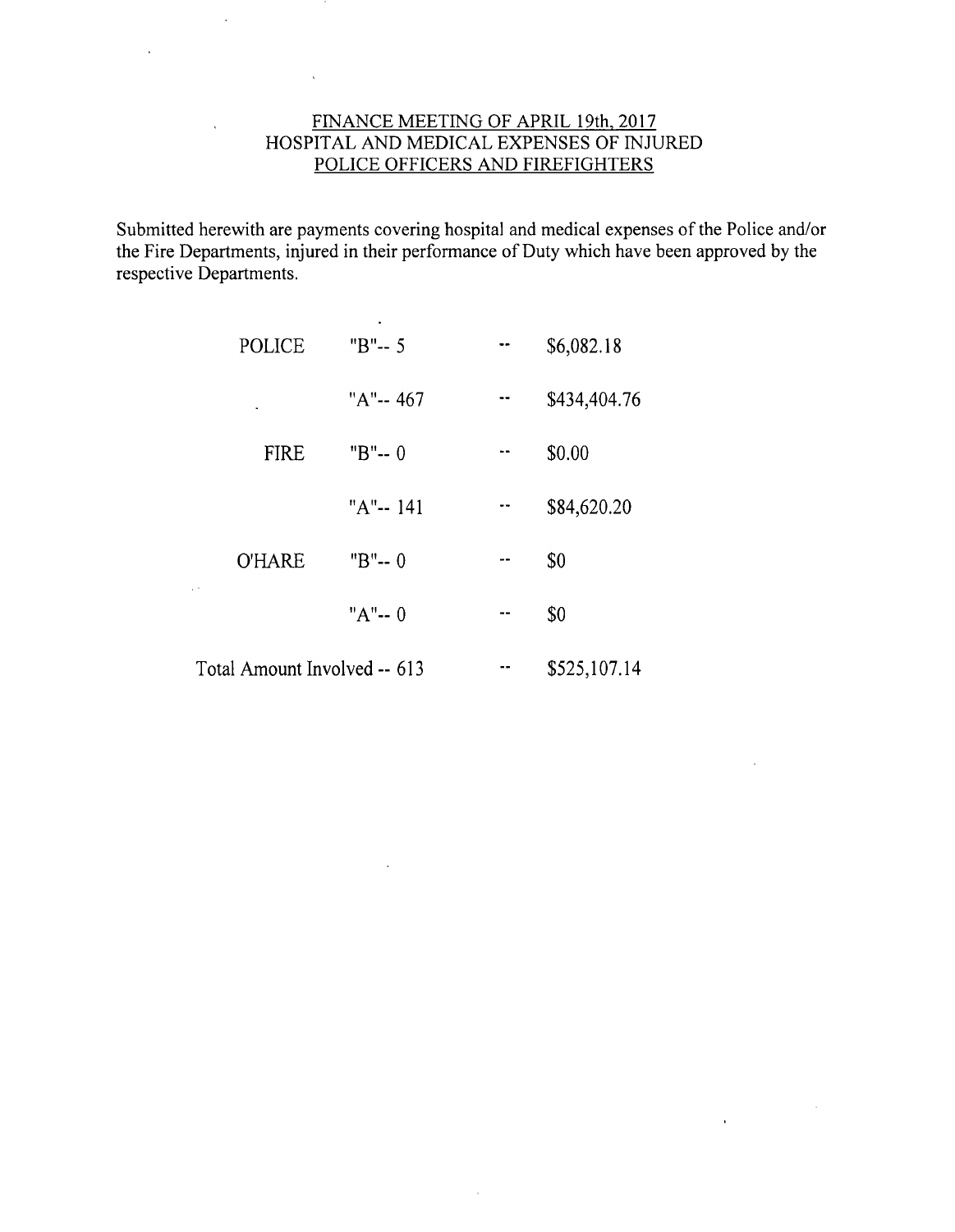## **City Of Chicago**

 $\sim$   $\sim$ 

## **Police & Fire Regular Orders**

| Incident Date Claimant              |                            | Rank | Unit of Assignment Insured |                      | Total to be Paid |
|-------------------------------------|----------------------------|------|----------------------------|----------------------|------------------|
| Insured Name1: City Of Chicago Fire |                            |      |                            |                      |                  |
| 02/26/2016                          | <b>ZOLLNER, BRIAN</b>      | 8802 |                            | City Of Chicago Fire | \$570.89         |
| 02/26/2016                          | ZOLLNER, BRIAN             | 8802 |                            | City Of Chicago Fire | \$198            |
| 10/14/2016                          | <b>WILLIAMS, LONE</b>      | 8801 |                            | City Of Chicago Fire | \$4 00           |
| 10/14/2016                          | <b>WILLIAMS, LONE</b>      | 8801 |                            | City Of Chicago Fire | \$18.36          |
| 10/14/2016                          | <b>WILLIAMS, LONE</b>      | 8801 |                            | City Of Chicago Fire | \$5,172 64       |
| 10/14/2016                          | <b>WILLIAMS, LONE</b>      | 8801 |                            | City Of Chicago Fire | \$17397          |
| 10/14/2016                          | <b>WILLIAMS, LONE</b>      | 8801 |                            | City Of Chicago Fire | \$972 15         |
| 10/14/2016                          | <b>WILLIAMS, LONE</b>      | 8801 |                            | City Of Chicago Fire | \$4.00           |
| 10/14/2016                          | <b>WILLIAMS, LONE</b>      | 8801 |                            | City Of Chicago Fire | \$1,252.00       |
| 08/29/2016                          | WATERS JR, JOHN            | 8750 |                            | City Of Chicago Fire | \$4 00           |
| 08/29/2016                          | WATERS JR, JOHN            | 8750 |                            | City Of Chicago Fire | \$119.90         |
| 08/29/2016                          | WATERS JR, JOHN            | 8750 |                            | City Of Chicago Fire | \$085            |
| 10/19/2016                          | <b>VOGENTHALER, THOMAS</b> | 8817 |                            | City Of Chicago Fire | \$1,522.77       |
| 02/12/2017                          | VILLANOVA, CURT            | 8801 |                            | City Of Chicago Fire | \$1,125.70       |
| 06/25/2016                          | TUMA MICHAEL               | 8731 |                            | City Of Chicago Fire | \$93.88          |
| 06/25/2016                          | TUMA, MICHAEL              | 8731 |                            | City Of Chicago Fire | \$4.00           |
| 06/25/2016                          | <b>TUMA, MICHAEL</b>       | 8731 |                            | City Of Chicago Fire | \$0 10           |
| 06/25/2016                          | <b>TUMA, MICHAEL</b>       | 8731 |                            | City Of Chicago Fire | \$200 28         |
| 06/25/2016                          | TUMA, MICHAEL              | 8731 |                            | City Of Chicago Fire | \$4 00           |
| 06/25/2016                          | TUMA, MICHAEL              | 8731 |                            | City Of Chicago Fire | \$200 28         |
| 06/25/2016                          | <b>TUMA, MICHAEL</b>       | 8731 |                            | City Of Chicago Fire | \$021            |
| 06/25/2016                          | TUMA, MICHAEL              | 8731 |                            | City Of Chicago Fire | \$4.00           |
| 06/25/2016                          | <b>TUMA, MICHAEL</b>       | 8731 |                            | City Of Chicago Fire | \$0.21           |
| 06/25/2016                          | TUMA, MICHAEL              | 8731 |                            | City Of Chicago Fire | \$140.82         |
| 06/25/2016                          | TUMA, MICHAEL              | 8731 |                            | City Of Chicago Fire | \$4.00           |
| 06/25/2016                          | TUMA, MICHAEL              | 8731 |                            | City Of Chicago Fire | \$0 15           |
| 06/25/2016                          | TUMA, MICHAEL              | 8731 |                            | City Of Chicago Fire | \$153.34         |
| 06/25/2016                          | TUMA, MICHAEL              | 8731 |                            | City Of Chicago Fire | \$4.00           |
| 06/25/2016                          | TUMA, MICHAEL              | 8731 |                            | City Of Chicago Fire | S0 16            |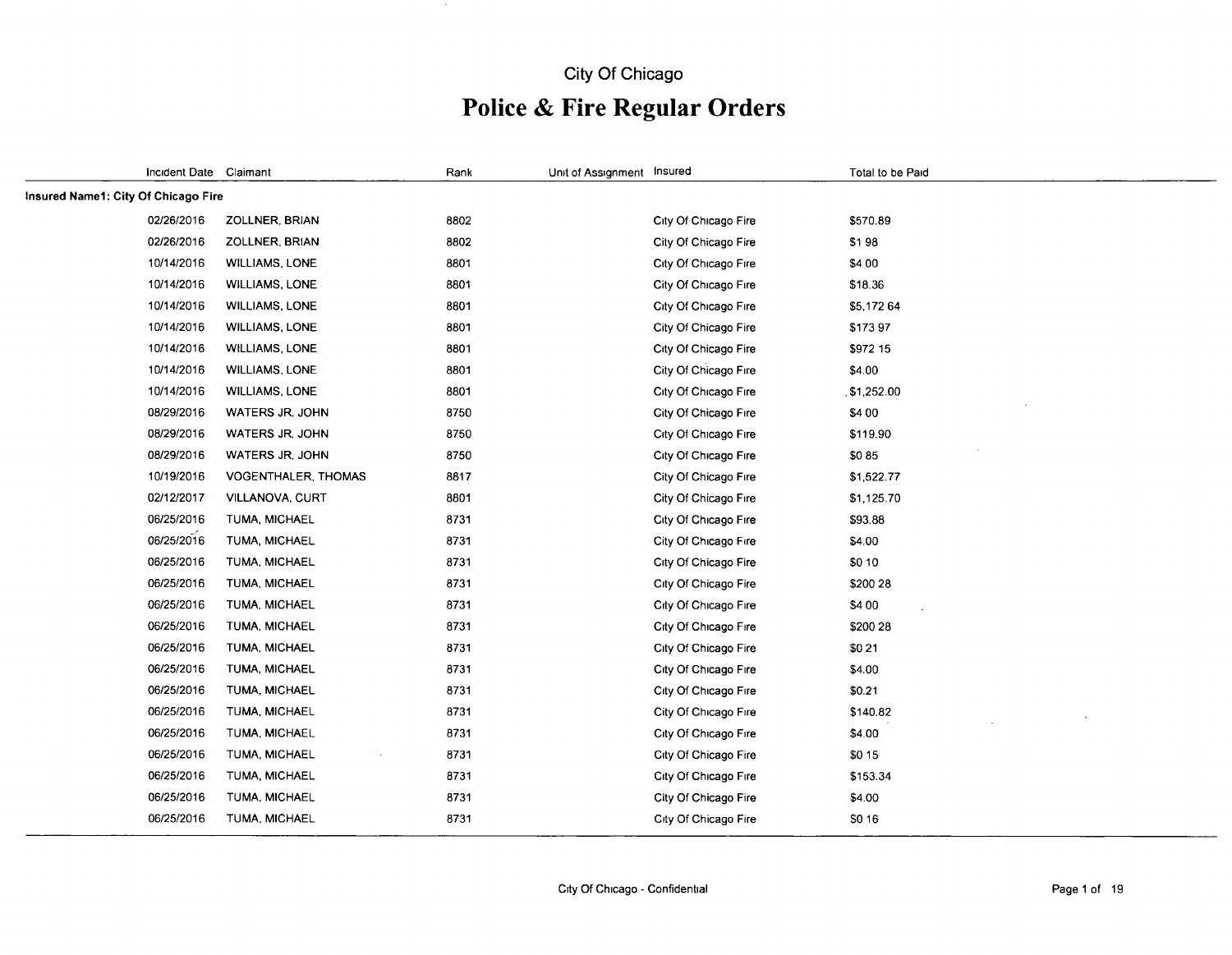| Incident Date Claimant |                      | Rank | Unit of Assignment Insured |                      | Total to be Paid |
|------------------------|----------------------|------|----------------------------|----------------------|------------------|
| 06/25/2016             | TUMA, MICHAEL        | 8731 |                            | City Of Chicago Fire | \$140 82         |
| 06/25/2016             | TUMA, MICHAEL        | 8731 |                            | City Of Chicago Fire | \$4.00           |
| 06/25/2016             | TUMA, MICHAEL        | 8731 |                            | City Of Chicago Fire | \$0.15           |
| 06/25/2016             | TUMA, MICHAEL        | 8731 |                            | City Of Chicago Fire | \$200.28         |
| 06/25/2016             | TUMA, MICHAEL        | 8731 |                            | City Of Chicago Fire | \$4 00           |
| 06/25/2016             | <b>TUMA, MICHAEL</b> | 8731 |                            | City Of Chicago Fire | \$0.21           |
| 06/25/2016             | TUMA, MICHAEL        | 8731 |                            | City Of Chicago Fire | \$0 10           |
| 06/25/2016             | <b>TUMA, MICHAEL</b> | 8731 |                            | City Of Chicago Fire | \$4.00           |
| 06/25/2016             | TUMA, MICHAEL        | 8731 |                            | City Of Chicago Fire | \$93.88          |
| 06/25/2016             | TUMA, MICHAEL        | 8731 |                            | City Of Chicago Fire | \$0.21           |
| 06/25/2016             | TUMA, MICHAEL        | 8731 |                            | City Of Chicago Fire | \$4.00           |
| 06/25/2016             | <b>TUMA, MICHAEL</b> | 8731 |                            | City Of Chicago Fire | \$200.28         |
| 09/19/2016             | TORTORELLO, PATRICK  | 8801 |                            | City Of Chicago Fire | \$1,161 87       |
| 10/27/2016             | THRUN, JEFFREY       | 8749 |                            | City Of Chicago Fire | \$4.00           |
| 10/27/2016             | THRUN, JEFFREY       | 8749 |                            | City Of Chicago Fire | \$1,910.15       |
| 10/27/2016             | THRUN, JEFFREY       | 8749 |                            | City Of Chicago Fire | \$2.93           |
| 05/23/2016             | THEEKE, JANIECE      | 8745 |                            | City Of Chicago Fire | \$1,095 47       |
| 11/29/2016             | SOLMS, KARL          | 8731 |                            | City Of Chicago Fire | \$1.33           |
| 11/29/2016             | <b>SOLMS, KARL</b>   | 8731 |                            | City Of Chicago Fire | \$70.52          |
| 11/29/2016             | <b>SOLMS, KARL</b>   | 8731 |                            | City Of Chicago Fire | \$455            |
| 11/29/2016             | SOLMS, KARL          | 8731 |                            | City Of Chicago Fire | \$4 00           |
| 11/29/2016             | SOLMS, KARL          | 8731 |                            | City Of Chicago Fire | \$4 00           |
| 11/29/2016             | SOLMS, KARL          | 8731 |                            | City Of Chicago Fire | \$24075          |
| 02/06/2017             | SIMON, RONALD        | 8728 |                            | City Of Chicago Fire | \$1,333.26       |
| 04/22/2016             | SHAW, AARON          | 8802 |                            | City Of Chicago Fire | \$256.22         |
| 04/22/2016             | SHAW, AARON          | 8802 |                            | City Of Chicago Fire | \$0.51           |
| 04/22/2016             | SHAW, AARON          | 8802 |                            | City Of Chicago Fire | \$4 00           |
| 12/25/2016             | SCARBOROUGH, PHILLIP | 8801 |                            | City Of Chicago Fire | \$0.26           |
| 12/25/2016             | SCARBOROUGH, PHILLIP | 8801 |                            | City Of Chicago Fire | \$4.00           |
| 12/25/2016             | SCARBOROUGH, PHILLIP | 8801 |                            | City Of Chicago Fire | \$16587          |
| 12/25/2016             | SCARBOROUGH, PHILLIP | 8801 |                            | City Of Chicago Fire | \$033            |
| 12/25/2016             | SCARBOROUGH, PHILLIP | 8801 |                            | City Of Chicago Fire | \$4 00           |
| 12/25/2016             | SCARBOROUGH, PHILLIP | 8801 |                            | City Of Chicago Fire | \$21266          |
|                        |                      |      |                            |                      |                  |

 $\bullet$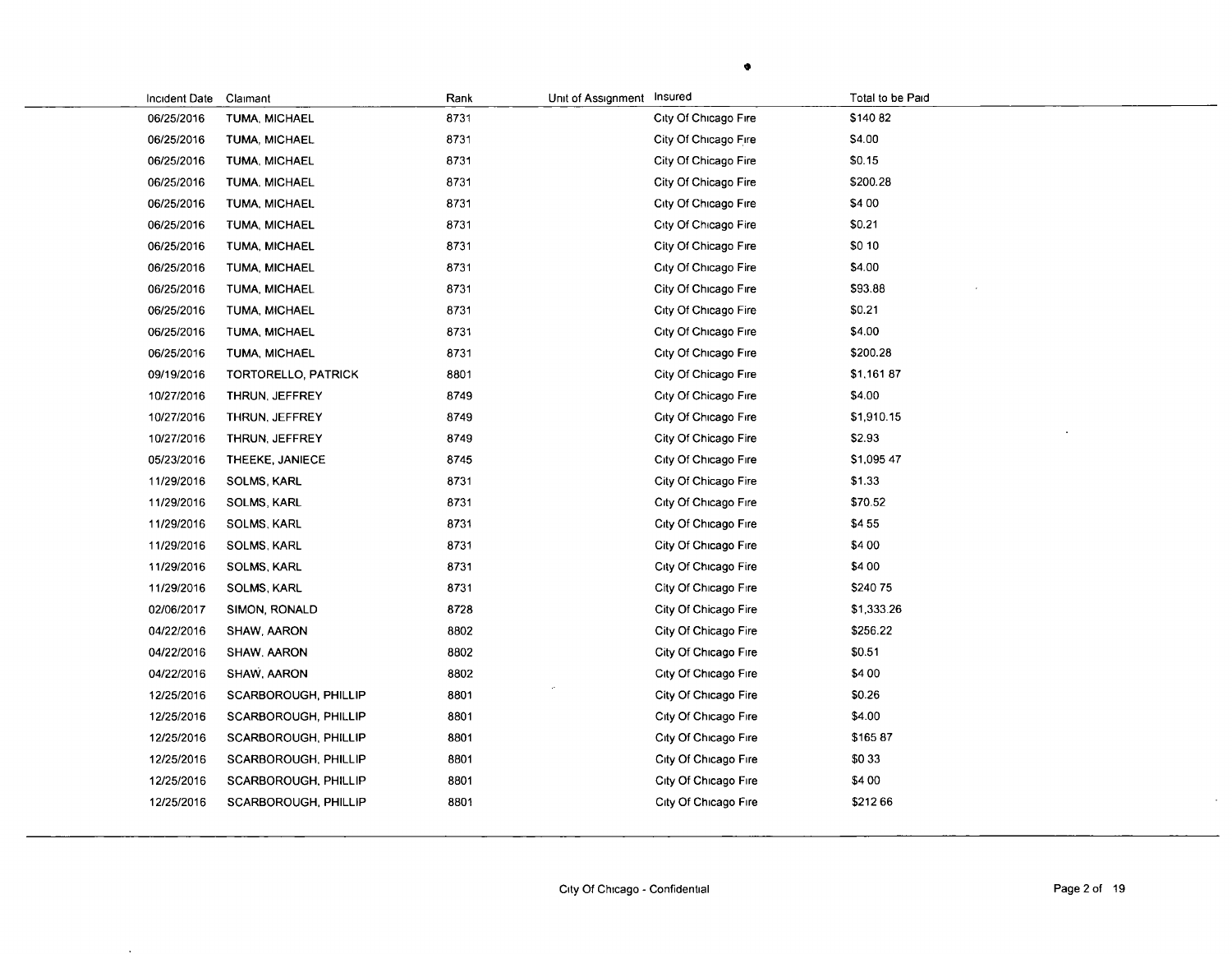| Incident Date | Claimant                    | Rank | Unit of Assignment Insured |                      | Total to be Paid |
|---------------|-----------------------------|------|----------------------------|----------------------|------------------|
| 12/25/2016    | SCARBOROUGH, PHILLIP        | 8801 |                            | City Of Chicago Fire | \$4 00           |
| 12/25/2016    | SCARBOROUGH, PHILLIP        | 8801 |                            | City Of Chicago Fire | \$052            |
| 12/25/2016    | SCARBOROUGH, PHILLIP        | 8801 |                            | City Of Chicago Fire | \$4 00           |
| 12/25/2016    | SCARBOROUGH, PHILLIP        | 8801 |                            | City Of Chicago Fire | \$329.79         |
| 12/25/2016    | <b>SCARBOROUGH, PHILLIP</b> | 8801 |                            | City Of Chicago Fire | \$026            |
| 12/25/2016    | <b>SCARBOROUGH, PHILLIP</b> | 8801 |                            | City Of Chicago Fire | \$4 00           |
| 12/25/2016    | SCARBOROUGH, PHILLIP        | 8801 |                            | City Of Chicago Fire | \$165.87         |
| 12/25/2016    | SCARBOROUGH, PHILLIP        | 8801 |                            | City Of Chicago Fire | \$0 24           |
| 12/25/2016    | SCARBOROUGH, PHILLIP        | 8801 |                            | City Of Chicago Fire | \$4.00           |
| 12/25/2016    | SCARBOROUGH, PHILLIP        | 8801 |                            | City Of Chicago Fire | \$151 98         |
| 12/25/2016    | SCARBOROUGH, PHILLIP        | 8801 |                            | City Of Chicago Fire | \$0.45           |
| 12/25/2016    | SCARBOROUGH, PHILLIP        | 8801 |                            | City Of Chicago Fire | \$4.00           |
| 12/25/2016    | SCARBOROUGH, PHILLIP        | 8801 |                            | City Of Chicago Fire | \$284.95         |
| 12/25/2016    | SCARBOROUGH, PHILLIP        | 8801 |                            | City Of Chicago Fire | \$0.30           |
| 12/25/2016    | SCARBOROUGH, PHILLIP        | 8801 |                            | City Of Chicago Fire | \$4.00           |
| 12/25/2016    | SCARBOROUGH, PHILLIP        | 8801 |                            | City Of Chicago Fire | \$185.59         |
| 12/25/2016    | SCARBOROUGH, PHILLIP        | 8801 |                            | City Of Chicago Fire | \$0 24           |
| 12/25/2016    | <b>SCARBOROUGH, PHILLIP</b> | 8801 |                            | City Of Chicago Fire | \$4 00           |
| 12/25/2016    | SCARBOROUGH, PHILLIP        | 8801 |                            | City Of Chicago Fire | \$153.93         |
| 07/31/2016    | RICE, MATTHEW               | 8801 |                            | City Of Chicago Fire | \$1,254.36       |
| 07/31/2016    | PHILLIPS, LEROY             | 8745 |                            | City Of Chicago Fire | \$4 00           |
| 07/31/2016    | PHILLIPS, LEROY             | 8745 |                            | City Of Chicago Fire | \$281.57         |
| 12/17/2016    | OLMSTEAD, ROBERT            | 8749 |                            | City Of Chicago Fire | \$1,450 00       |
| 08/23/2016    | <b>NOLE, ROBERT</b>         | 8731 |                            | City Of Chicago Fire | \$1,935.90       |
| 02/01/2017    | LAKAWITCH, JAMES            | 8801 |                            | City Of Chicago Fire | \$4 00           |
| 02/01/2017    | LAKAWITCH, JAMES            | 8801 |                            | City Of Chicago Fire | \$163 18         |
| 02/01/2017    | LAKAWITCH, JAMES            | 8801 |                            | City Of Chicago Fire | \$97.71          |
| 02/01/2017    | LAKAWITCH, JAMES            | 8801 |                            | City Of Chicago Fire | \$137            |
| 02/01/2017    | LAKAWITCH, JAMES            | 8801 |                            | City Of Chicago Fire | \$4 00           |
| 02/01/2017    | LAKAWITCH, JAMES            | 8801 |                            | City Of Chicago Fire | \$4.00           |
| 02/01/2017    | LAKAWITCH, JAMES            | 8801 |                            | City Of Chicago Fire | \$32.18          |
| 02/01/2017    | LAKAWITCH, JAMES            | 8801 |                            | City Of Chicago Fire | \$4.90           |
| 02/12/2006    | Kotlarz, Stanley T          | F    | 09999                      | City Of Chicago Fire | \$2,627.14       |
|               |                             |      |                            |                      |                  |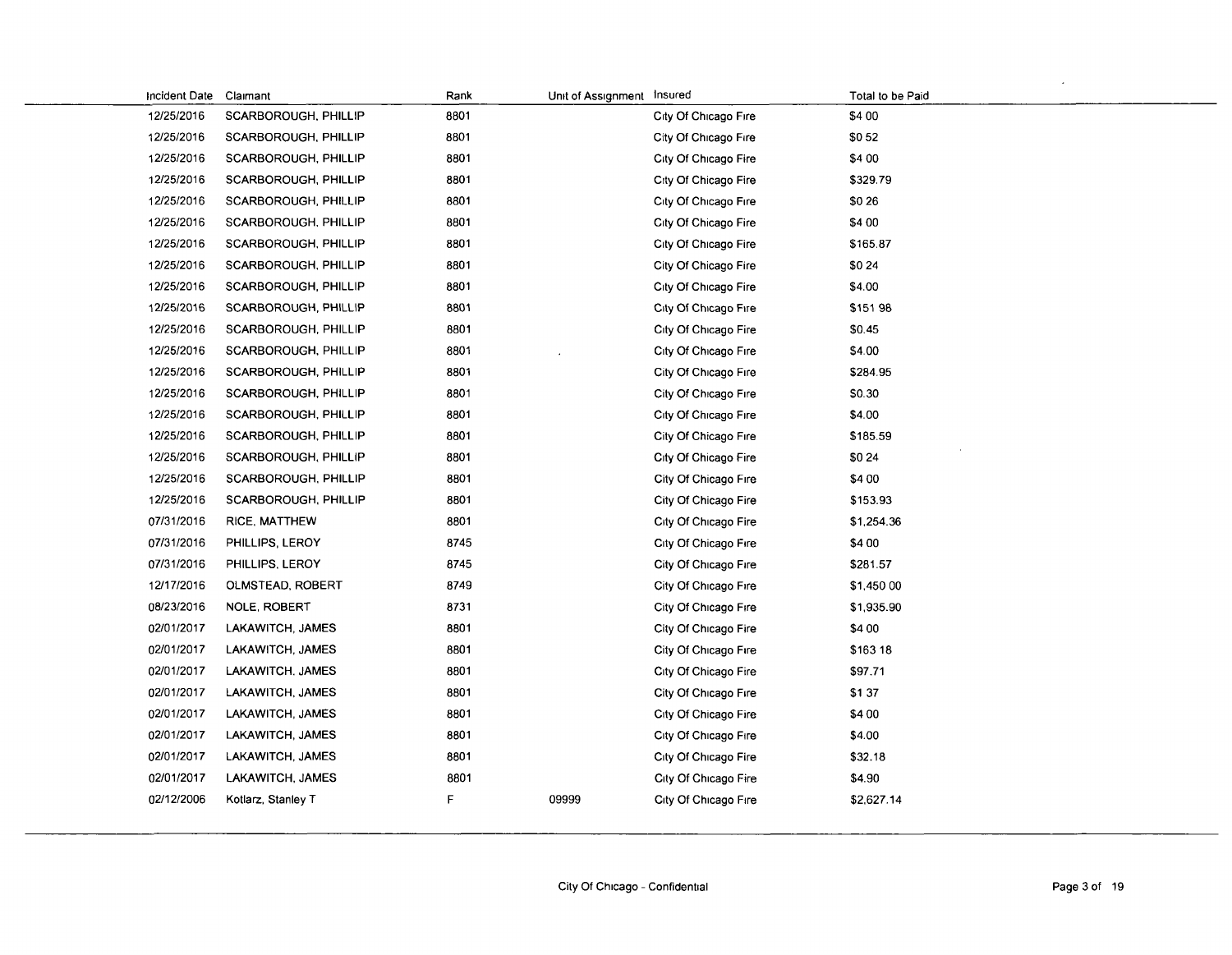| Incident Date | Claimant              | Rank | Unit of Assignment | Insured              | Total to be Paid |
|---------------|-----------------------|------|--------------------|----------------------|------------------|
| 09/25/2015    | <b>KEMPF, WILLIAM</b> | 8801 |                    | City Of Chicago Fire | \$4 00           |
| 01/15/2017    | <b>KELLY, MICHAEL</b> | 8731 |                    | City Of Chicago Fire | \$1,138.55       |
| 01/15/2017    | <b>KELLY, MICHAEL</b> | 8731 |                    | City Of Chicago Fire | \$270.32         |
| 01/15/2017    | <b>KELLY, MICHAEL</b> | 8731 |                    | City Of Chicago Fire | \$4 00           |
| 01/15/2017    | <b>KELLY, MICHAEL</b> | 8731 |                    | City Of Chicago Fire | \$2.42           |
| 01/15/2017    | <b>KELLY, MICHAEL</b> | 8731 |                    | City Of Chicago Fire | \$231.55         |
| 01/15/2017    | <b>KELLY, MICHAEL</b> | 8731 |                    | City Of Chicago Fire | \$4 00           |
| 01/15/2017    | <b>KELLY, MICHAEL</b> | 8731 |                    | City Of Chicago Fire | \$045            |
| 01/15/2017    | <b>KELLY, MICHAEL</b> | 8731 |                    | City Of Chicago Fire | \$184 85         |
| 01/15/2017    | <b>KELLY, MICHAEL</b> | 8731 |                    | City Of Chicago Fire | \$0.36           |
| 01/15/2017    | <b>KELLY, MICHAEL</b> | 8731 |                    | City Of Chicago Fire | \$4.00           |
| 01/15/2017    | <b>KELLY, MICHAEL</b> | 8731 |                    | City Of Chicago Fire | \$229.60         |
| 01/15/2017    | <b>KELLY, MICHAEL</b> | 8731 |                    | City Of Chicago Fire | \$4.00           |
| 01/15/2017    | <b>KELLY, MICHAEL</b> | 8731 |                    | City Of Chicago Fire | \$0.45           |
| 01/15/2017    | <b>KELLY, MICHAEL</b> | 8731 |                    | City Of Chicago Fire | \$18485          |
| 01/15/2017    | <b>KELLY, MICHAEL</b> | 8731 |                    | City Of Chicago Fire | \$4.00           |
| 01/15/2017    | <b>KELLY, MICHAEL</b> | 8731 |                    | City Of Chicago Fire | S0 36            |
| 01/15/2017    | <b>KELLY, MICHAEL</b> | 8731 |                    | City Of Chicago Fire | \$276.30         |
| 01/15/2017    | <b>KELLY, MICHAEL</b> | 8731 |                    | City Of Chicago Fire | \$4 00           |
| 01/15/2017    | <b>KELLY, MICHAEL</b> | 8731 |                    | City Of Chicago Fire | \$054            |
| 01/15/2017    | <b>KELLY, MICHAEL</b> | 8731 |                    | City Of Chicago Fire | \$0.53           |
| 01/15/2017    | <b>KELLY, MICHAEL</b> | 8731 |                    | City Of Chicago Fire | \$4 00           |
| 01/15/2017    | <b>KELLY, MICHAEL</b> | 8731 |                    | City Of Chicago Fire | \$269.62         |
| 01/15/2017    | <b>KELLY, MICHAEL</b> | 8731 |                    | City Of Chicago Fire | \$0.53           |
| 01/15/2017    | <b>KELLY, MICHAEL</b> | 8731 |                    | City Of Chicago Fire | \$4.00           |
| 01/15/2017    | <b>KELLY, MICHAEL</b> | 8731 |                    | City Of Chicago Fire | \$269.62         |
| 01/15/2017    | <b>KELLY, MICHAEL</b> | 8731 |                    | City Of Chicago Fire | \$053            |
| 01/15/2017    | <b>KELLY, MICHAEL</b> | 8731 |                    | City Of Chicago Fire | \$4 00           |
| 01/15/2017    | <b>KELLY, MICHAEL</b> | 8731 |                    | City Of Chicago Fire | \$269.62         |
| 01/15/2017    | <b>KELLY, MICHAEL</b> | 8731 |                    | City Of Chicago Fire | \$0.53           |
| 01/15/2017    | <b>KELLY, MICHAEL</b> | 8731 |                    | City Of Chicago Fire | \$4 00           |
| 01/15/2017    | <b>KELLY, MICHAEL</b> | 8731 |                    | City Of Chicago Fire | \$269.62         |
| 01/15/2017    | <b>KELLY, MICHAEL</b> | 8731 |                    | City Of Chicago Fire | \$0.53           |
|               |                       |      |                    |                      |                  |

 $\bar{\chi}$ 

÷,

 $\sim 20$ 

 $\cdot$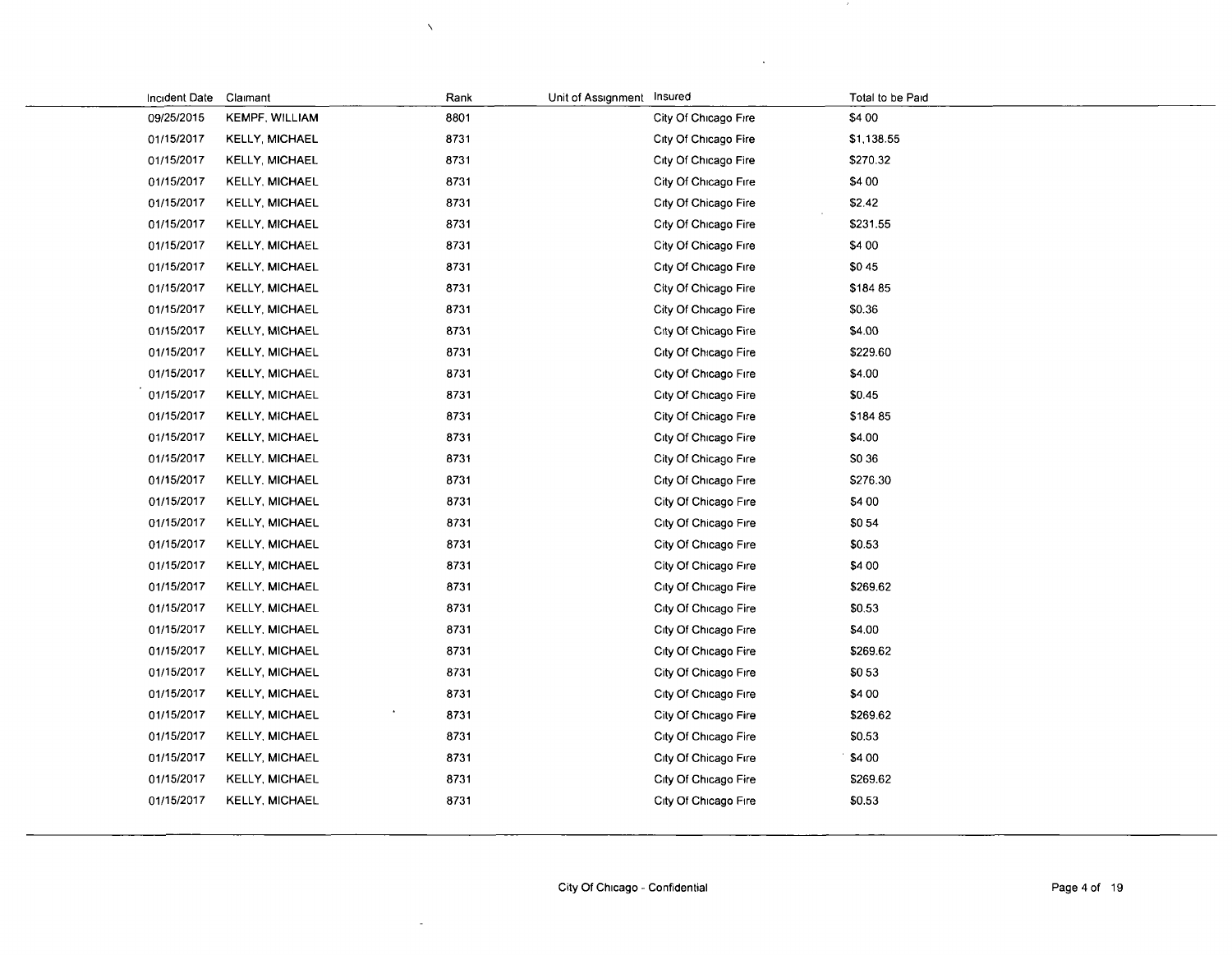|                                       |        | Incident Date Claimant |                                | Rank | Unit of Assignment Insured |                        | Total to be Paid |
|---------------------------------------|--------|------------------------|--------------------------------|------|----------------------------|------------------------|------------------|
|                                       |        | 01/15/2017             | <b>KELLY, MICHAEL</b>          | 8731 |                            | City Of Chicago Fire   | \$4.00           |
|                                       |        | 01/15/2017             | <b>KELLY, MICHAEL</b>          | 8731 |                            | City Of Chicago Fire   | \$26962          |
|                                       |        | 08/31/2016             | JONES, DARRYL                  | 8801 |                            | City Of Chicago Fire   | \$1,288.12       |
|                                       |        | 10/05/2016             | DUNFORD, MICHAEL               | 8801 |                            | City Of Chicago Fire   | \$26,162.14      |
|                                       |        | 10/05/2016             | DUNFORD, MICHAEL               | 8801 |                            | City Of Chicago Fire   | \$17,311 38      |
|                                       |        | 10/05/2016             | DUNFORD, MICHAEL               | 8801 |                            | City Of Chicago Fire   | \$1,150.00       |
|                                       |        | 01/28/2017             | DUNCAN, EMMANUEL               | 8811 |                            | City Of Chicago Fire   | \$708.31         |
|                                       |        | 01/28/2017             | DUNCAN, EMMANUEL               | 8811 |                            | City Of Chicago Fire   | \$4.00           |
|                                       |        | 01/28/2017             | DUNCAN, EMMANUEL               | 8811 |                            | City Of Chicago Fire   | \$94.18          |
|                                       |        | 01/28/2017             | DUNCAN, EMMANUEL               | 8811 |                            | City Of Chicago Fire   | \$1,300.00       |
|                                       |        | 07/13/2016             | DIAZ, CARLOS                   | 8802 |                            | City Of Chicago Fire   | \$1,631.63       |
|                                       |        | 01/12/2017             | COTTON JR, TYRONE              | 8802 |                            | City Of Chicago Fire   | \$1,760.25       |
|                                       |        | 02/22/2017             | ARTIS, ANTONIO                 | 8801 |                            | City Of Chicago Fire   | \$1,239.16       |
|                                       |        | Number                 | Amount                         |      |                            |                        |                  |
|                                       | Total. | 141                    | \$84,620 20                    |      |                            |                        |                  |
| Insured Name1: City Of Chicago Police |        |                        |                                |      |                            |                        |                  |
|                                       |        | 03/27/2017             | ZELITZKY, ADAM                 | 9171 |                            | City Of Chicago Police | \$33 47          |
|                                       |        | 09/08/1997             | Wright-Krygowski, Tammi L      | P    | 00022                      | City Of Chicago Police | \$1,069.19       |
|                                       |        | 07/04/2001             | Walker, Clay T                 | P    | 00014                      | City Of Chicago Police | \$4.00           |
|                                       |        | 07/04/2001             | Walker, Clay T                 | P    | 00014                      | City Of Chicago Police | \$2763           |
|                                       |        | 07/04/2001             | Walker, Clay T                 | P    | 00014                      | City Of Chicago Police | \$1,635.94       |
|                                       |        | 07/04/2001             | Walker, Clay T                 | P    | 00014                      | City Of Chicago Police | \$2,546.77       |
|                                       |        | 07/04/2001             | Walker, Clay T                 | P    | 00014                      | City Of Chicago Police | \$2,815.58       |
|                                       |        | 08/12/2012             | WILLIAMS, KELLI                | 9161 |                            | City Of Chicago Police | \$4.00           |
|                                       |        | 08/12/2012             | <b>WILLIAMS, KELLI</b>         | 9161 |                            | City Of Chicago Police | \$3,807.05       |
|                                       |        | 08/12/2012             | <b>WILLIAMS, KELLI</b>         | 9161 |                            | City Of Chicago Police | \$40 41          |
|                                       |        | 08/12/2012             | <b>WILLIAMS, KELLI</b>         | 9161 |                            | City Of Chicago Police | \$4.00           |
|                                       |        | 08/12/2012             | <b>WILLIAMS, KELLI</b>         | 9161 |                            | City Of Chicago Police | \$24399          |
|                                       |        | 08/12/2012             | <b>WILLIAMS, KELLI</b>         | 9161 |                            | City Of Chicago Police | \$80.09          |
|                                       |        | 08/12/2012             | <b>WILLIAMS, KELLI</b>         | 9161 |                            | City Of Chicago Police | \$4.00           |
|                                       |        | 10/18/2015             | WICKRAMASEKERA, CHARLES        | 9153 | 704                        | City Of Chicago Police | \$079            |
|                                       |        | 10/18/2015             | WICKRAMASEKERA, CHARLES        | 9153 | 704                        | City Of Chicago Police | \$60.20          |
|                                       |        | 10/18/2015             | <b>WICKRAMASEKERA, CHARLES</b> | 9153 | 704                        | City Of Chicago Police | \$4.00           |
|                                       |        |                        |                                |      |                            |                        |                  |

 $\overline{\phantom{0}}$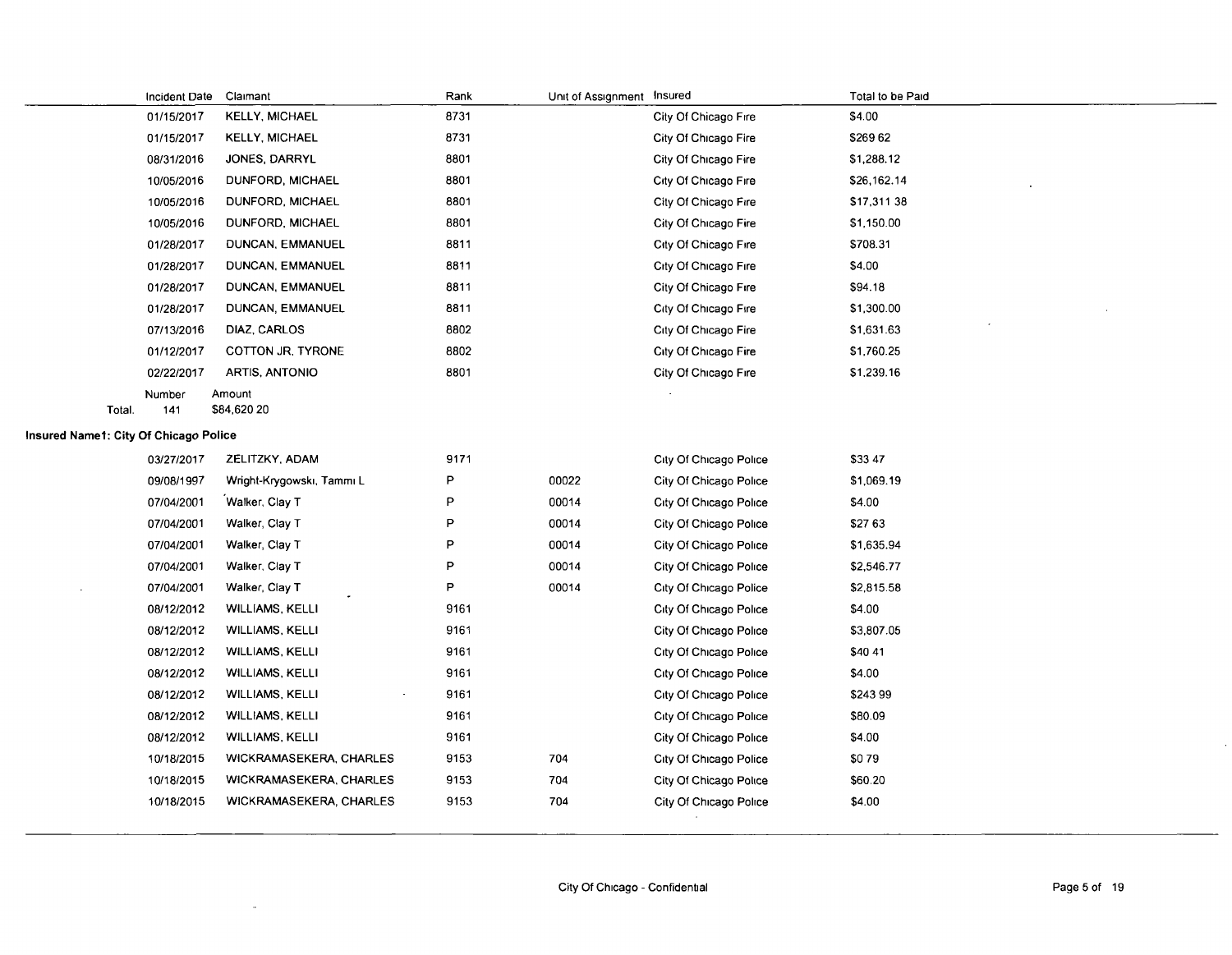| Incident Date | Claimant                  | Rank | Unit of Assignment Insured |                        | Total to be Paid |
|---------------|---------------------------|------|----------------------------|------------------------|------------------|
| 04/15/2013    | <b>WHELAN, SEAN</b>       | 9161 | 004                        | City Of Chicago Police | \$1,296.00       |
| 03/11/2016    | WASZAK, JOSEPH            | 9161 | 022                        | City Of Chicago Police | \$76.82          |
| 03/11/2016    | WASZAK, JOSEPH            | 9161 | 022                        | City Of Chicago Police | \$0.69           |
| 03/11/2016    | WASZAK, JOSEPH            | 9161 | 022                        | City Of Chicago Police | \$4.00           |
| 03/11/2016    | WASZAK, JOSEPH            | 9161 | 022                        | City Of Chicago Police | \$4.00           |
| 03/11/2016    | WASZAK, JOSEPH            | 9161 | 022                        | City Of Chicago Police | \$26953          |
| 03/11/2016    | WASZAK, JOSEPH            | 9161 | 022                        | City Of Chicago Police | \$0.58           |
| 03/03/2015    | <b>WALKER, CLAY</b>       | 9161 | 014                        | City Of Chicago Police | \$2,112 64       |
| 11/04/2016    | VASQUEZ, VINCENT          | 9161 | 044                        | City Of Chicago Police | \$2,898 72       |
| 12/03/2016    | VALDES, NORA              | 9161 | 123                        | City Of Chicago Police | \$4.00           |
| 12/03/2016    | VALDES, NORA              | 9161 | 123                        | City Of Chicago Police | \$170.89         |
| 12/03/2016    | VALDES, NORA              | 9161 | 123                        | City Of Chicago Police | \$1.38           |
| 12/03/2016    | VALDES, NORA              | 9161 | 123                        | City Of Chicago Police | S72 77           |
| 12/03/2016    | VALDES, NORA              | 9161 | 123                        | City Of Chicago Police | \$1.38           |
| 12/03/2016    | VALDES, NORA              | 9161 | 123                        | City Of Chicago Police | \$4.00           |
| 12/03/2016    | VALDES, NORA              | 9161 | 123                        | City Of Chicago Police | \$72.77          |
| 12/03/2016    | VALDES, NORA              | 9161 | 123                        | City Of Chicago Police | \$1.21           |
| 12/03/2016    | VALDES, NORA              | 9161 | 123                        | City Of Chicago Police | \$4.00           |
| 12/05/2016    | TWAROWSKI, MICHAEL        | 9161 |                            | City Of Chicago Police | \$0.25           |
| 12/05/2016    | <b>TWAROWSKI, MICHAEL</b> | 9161 |                            | City Of Chicago Police | \$230 49         |
| 12/05/2016    | TWAROWSKI, MICHAEL        | 9161 |                            | City Of Chicago Police | \$4.00           |
| 02/13/2016    | TULACZ, MICHAL            | 9161 |                            | City Of Chicago Police | \$180 67         |
| 02/13/2016    | TULACZ, MICHAL            | 9161 |                            | City Of Chicago Police | \$0.52           |
| 02/13/2016    | TULACZ, MICHAL            | 9161 |                            | City Of Chicago Police | \$4.00           |
| 02/13/2016    | TULACZ, MICHAL            | 9161 |                            | City Of Chicago Police | \$0 35           |
| 02/13/2016    | TULACZ, MICHAL            | 9161 |                            | City Of Chicago Police | \$268.94         |
| 02/13/2016    | TULACZ, MICHAL            | 9161 |                            | City Of Chicago Police | \$4.00           |
| 10/22/2016    | TREPELAS, MICHAEL         | 9171 |                            | City Of Chicago Police | \$5,460 01       |
| 02/11/2017    | TOWNSEND, SHELLEY         | 9161 |                            | City Of Chicago Police | \$263.21         |
| 02/11/2017    | TOWNSEND, SHELLEY         | 9161 |                            | City Of Chicago Police | \$051            |
| 02/11/2017    | TOWNSEND, SHELLEY         | 9161 |                            | City Of Chicago Police | \$4.00           |
| 02/11/2017    | TOWNSEND, SHELLEY         | 9161 |                            | City Of Chicago Police | \$263 21         |
| 02/11/2017    | TOWNSEND, SHELLEY         | 9161 |                            | City Of Chicago Police | \$052            |
|               |                           |      |                            |                        |                  |

 $\bullet$ 

 $\sim$ 

 $\ddot{\phantom{a}}$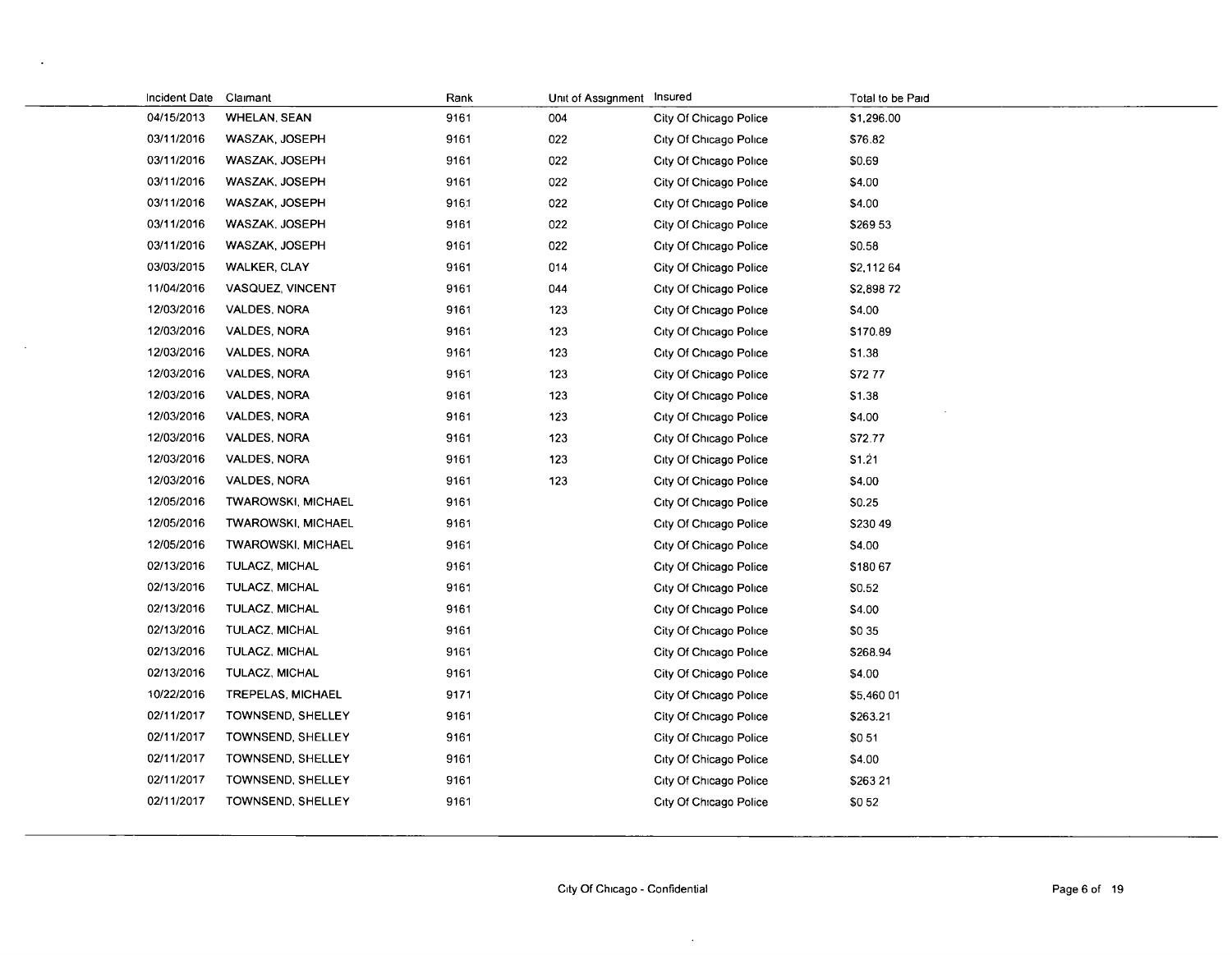| Incident Date Claimant |                        | Rank | Unit of Assignment Insured |                        | Total to be Paid |
|------------------------|------------------------|------|----------------------------|------------------------|------------------|
| 02/11/2017             | TOWNSEND, SHELLEY      | 9161 |                            | City Of Chicago Police | \$4 00           |
| 02/11/2017             | TOWNSEND, SHELLEY      | 9161 |                            | City Of Chicago Police | \$267.39         |
| 02/11/2017             | TOWNSEND, SHELLEY      | 9161 |                            | City Of Chicago Police | \$052            |
| 02/11/2017             | TOWNSEND, SHELLEY      | 9161 |                            | City Of Chicago Police | \$4 00           |
| 02/11/2017             | TOWNSEND, SHELLEY      | 9161 |                            | City Of Chicago Police | \$265 44         |
| 02/11/2017             | TOWNSEND, SHELLEY      | 9161 |                            | City Of Chicago Police | \$0.51           |
| 02/11/2017             | TOWNSEND, SHELLEY      | 9161 |                            | City Of Chicago Police | \$4 00           |
| 02/11/2017             | TOWNSEND, SHELLEY      | 9161 |                            | City Of Chicago Police | \$26321          |
| 02/11/2017             | TOWNSEND, SHELLEY      | 9161 |                            | City Of Chicago Police | \$050            |
| 02/11/2017             | TOWNSEND, SHELLEY      | 9161 |                            | City Of Chicago Police | \$4 00           |
| 02/11/2017             | TOWNSEND, SHELLEY      | 9161 |                            | City Of Chicago Police | \$258 48         |
| 02/11/2017             | TOWNSEND, SHELLEY      | 9161 |                            | City Of Chicago Police | \$0.51           |
| 02/11/2017             | TOWNSEND, SHELLEY      | 9161 |                            | City Of Chicago Police | \$4 00           |
| 02/11/2017             | TOWNSEND, SHELLEY      | 9161 |                            | City Of Chicago Police | \$263.21         |
| 02/11/2017             | TOWNSEND, SHELLEY      | 9161 |                            | City Of Chicago Police | \$4 00           |
| $\tau$ 02/11/2017      | TOWNSEND, SHELLEY      | 9161 |                            | City Of Chicago Police | \$051            |
| 02/11/2017             | TOWNSEND, SHELLEY      | 9161 |                            | City Of Chicago Police | \$323.01         |
| 02/11/2017             | TOWNSEND, SHELLEY      | 9161 |                            | City Of Chicago Police | \$4.00           |
| 02/11/2017             | TOWNSEND, SHELLEY      | 9161 |                            | City Of Chicago Police | \$063            |
| 02/11/2017             | TOWNSEND, SHELLEY      | 9161 |                            | City Of Chicago Police | \$26321          |
| 02/11/2017             | TOWNSEND, SHELLEY      | 9161 |                            | City Of Chicago Police | \$4 00           |
| 02/11/2017             | TOWNSEND, SHELLEY      | 9161 |                            | City Of Chicago Police | \$051            |
| 02/11/2017             | TOWNSEND, SHELLEY      | 9161 |                            | City Of Chicago Police | \$258 48         |
| 02/11/2017             | TOWNSEND, SHELLEY      | 9161 |                            | City Of Chicago Police | \$050            |
| 02/11/2017             | TOWNSEND, SHELLEY      | 9161 |                            | City Of Chicago Police | \$4.00           |
| 07/02/2016             | TORRES, JOSE           | 9161 |                            | City Of Chicago Police | \$028            |
| 07/02/2016             | TORRES, JOSE           | 9161 |                            | City Of Chicago Police | \$4 00           |
| 07/02/2016             | TORRES, JOSE           | 9161 |                            | City Of Chicago Police | \$262.23         |
| 01/01/2017             | SPEARS, CHARLES        | 9161 |                            | City Of Chicago Police | \$058            |
| 01/01/2017             | <b>SPEARS, CHARLES</b> | 9161 |                            | City Of Chicago Police | \$4.00           |
| 01/01/2017             | SPEARS, CHARLES        | 9161 |                            | City Of Chicago Police | \$058            |
| 01/01/2017             | <b>SPEARS, CHARLES</b> | 9161 |                            | City Of Chicago Police | \$298.50         |
| 01/01/2017             | SPEARS, CHARLES        | 9161 |                            | City Of Chicago Police | \$4.00           |
|                        |                        |      |                            |                        |                  |

 $\Delta$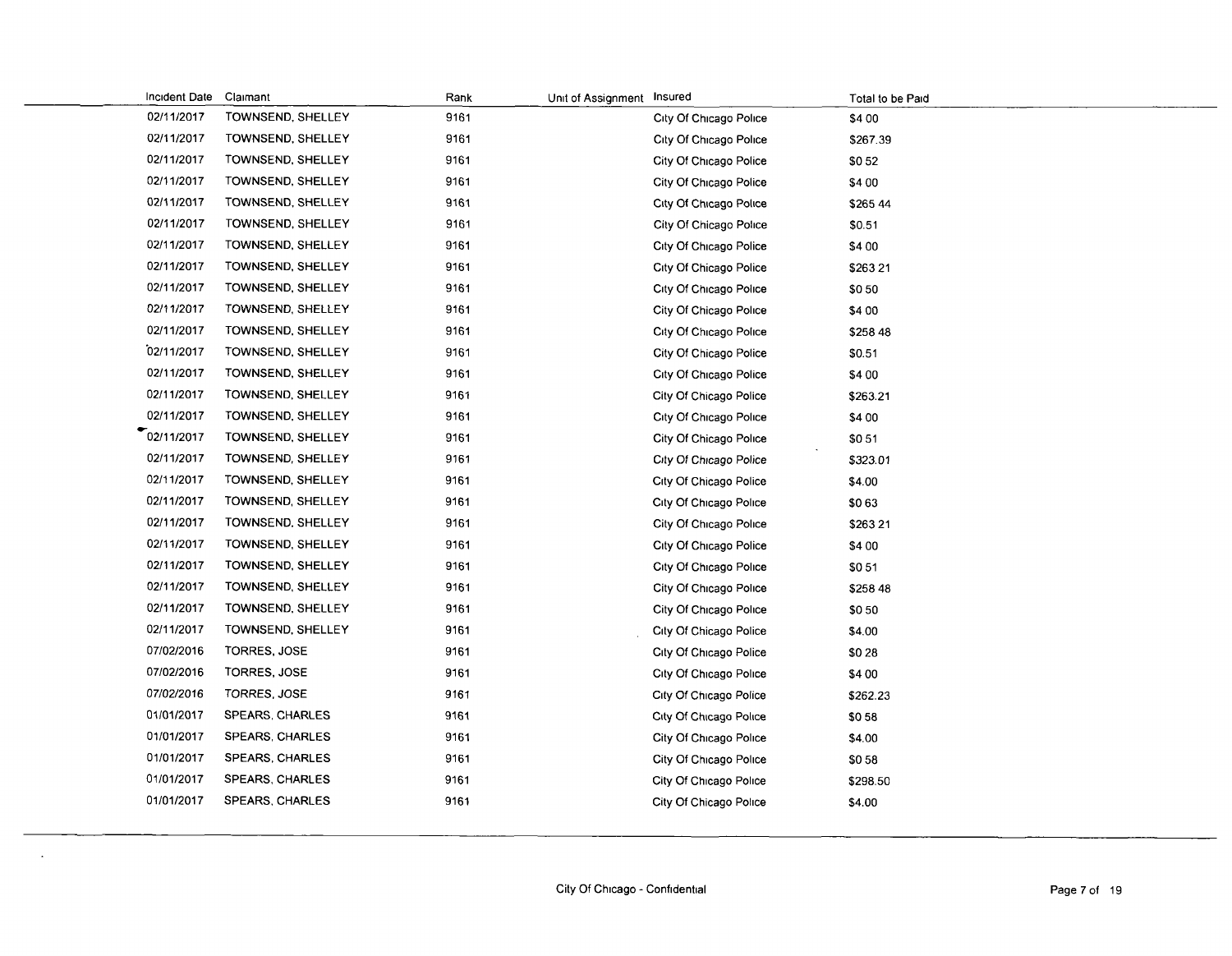| Incident Date | Claimant               | Rank  | Unit of Assignment Insured |                        | Total to be Paid |
|---------------|------------------------|-------|----------------------------|------------------------|------------------|
| 01/01/2017    | SPEARS, CHARLES        | 9161  |                            | City Of Chicago Police | \$058            |
| 01/01/2017    | SPEARS, CHARLES        | 9161  |                            | City Of Chicago Police | \$345 75         |
| 01/01/2017    | SPEARS, CHARLES        | 9161  |                            | City Of Chicago Police | \$4 00           |
| 01/01/2017    | SPEARS CHARLES         | 9161  |                            | City Of Chicago Police | \$067            |
| 01/01/2017    | SPEARS, CHARLES        | 9161  |                            | City Of Chicago Police | \$343.25         |
| 01/01/2017    | SPEARS CHARLES         | 9161  |                            | City Of Chicago Police | \$4.00           |
| 01/01/2017    | <b>SPEARS, CHARLES</b> | 9161  |                            | City Of Chicago Police | \$0.67           |
| 01/01/2017    | SPEARS CHARLES         | 9161  |                            | City Of Chicago Police | \$298 50         |
| 01/01/2017    | <b>SPEARS, CHARLES</b> | 9161  |                            | City Of Chicago Police | \$4.00           |
| 01/01/2017    | <b>SPEARS CHARLES</b>  | 9161  |                            | City Of Chicago Police | \$341.02         |
| 01/01/2017    | <b>SPEARS, CHARLES</b> | 9161  |                            | City Of Chicago Police | S4.00            |
| 01/01/2017    | <b>SPEARS, CHARLES</b> | 9161  |                            | City Of Chicago Police | \$0.58           |
| 01/01/2017    | SPEARS. CHARLES        | 9161  |                            | City Of Chicago Police | \$4 00           |
| 01/01/2017    | SPEARS, CHARLES        | 9161  |                            | City Of Chicago Police | \$298.50         |
| 01/01/2017    | <b>SPEARS, CHARLES</b> | 9161  |                            | City Of Chicago Police | \$0.67           |
| 01/01/2017    | <b>SPEARS, CHARLES</b> | 9161  |                            | City Of Chicago Police | \$4.00           |
| 01/01/2017    | SPEARS, CHARLES        | 9161  |                            | City Of Chicago Police | \$343 25         |
| 01/01/2017    | <b>SPEARS, CHARLES</b> | 9161  |                            | City Of Chicago Police | \$298 50         |
| 01/01/2017    | SPEARS, CHARLES        | 9161  |                            | City Of Chicago Police | \$0.58           |
| 01/01/2017    | <b>SPEARS, CHARLES</b> | 9161  |                            | City Of Chicago Police | \$4.00           |
| 01/01/2017    | <b>SPEARS, CHARLES</b> | 9161  |                            | City Of Chicago Police | \$298 50         |
| 01/01/2017    | <b>SPEARS, CHARLES</b> | 9161  |                            | City Of Chicago Police | \$0.58           |
| 01/01/2017    | SPEARS, CHARLES        | 9161  |                            | City Of Chicago Police | \$4.00           |
| 01/01/2017    | SPEARS, CHARLES        | 9161  |                            | City Of Chicago Police | \$298.50         |
| 01/01/2017    | SPEARS, CHARLES        | 9161  |                            | City Of Chicago Police | \$0.66           |
| 03/01/2010    | SPEARMAN, TAHANI       | 9161  |                            | City Of Chicago Police | \$3,19273        |
| 06/10/2016    | <b>SORIA, ANTHONY</b>  | 9161  |                            | City Of Chicago Police | \$052            |
| 06/10/2016    | SORIA, ANTHONY         | 9161  |                            | City Of Chicago Police | \$216.45         |
| 06/10/2016    | SORIA, ANTHONY         | -9161 |                            | City Of Chicago Police | \$4 00           |
| 06/10/2016    | SORIA, ANTHONY         | 9161  |                            | City Of Chicago Police | \$0.43           |
| 06/10/2016    | SORIA, ANTHONY         | 9161  |                            | City Of Chicago Police | \$262 65         |
| 06/10/2016    | SORIA, ANTHONY         | 9161  |                            | City Of Chicago Police | \$4.00           |
| 11/30/2016    | SMITH LARRY            | 9161  | 153                        | City Of Chicago Police | \$1.38           |
|               |                        |       |                            |                        |                  |

 $\mathcal{A}$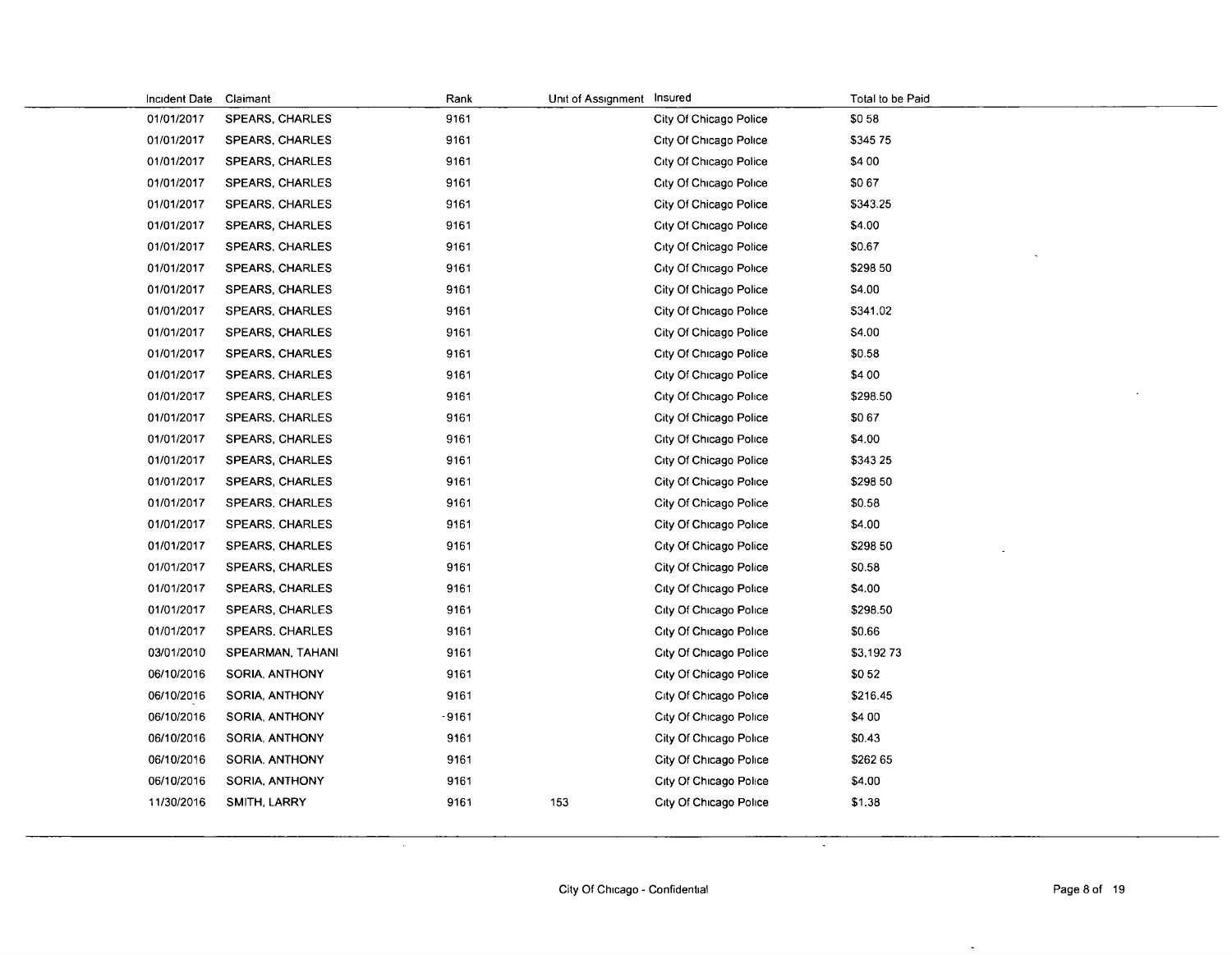| Incident Date Claimant |                         | Rank | Unit of Assignment | Insured                | Total to be Paid |
|------------------------|-------------------------|------|--------------------|------------------------|------------------|
| 11/30/2016             | SMITH, LARRY            | 9161 | 153                | City Of Chicago Police | \$4 00           |
| 11/30/2016             | SMITH, LARRY            | 9161 | 153                | City Of Chicago Police | \$1.38           |
| 11/30/2016             | SMITH, LARRY            | 9161 | 153                | City Of Chicago Police | \$7277           |
| 11/30/2016             | SMITH, LARRY            | 9161 | 153                | City Of Chicago Police | \$4.00           |
| 11/30/2016             | SMITH, LARRY            | 9161 | 153                | City Of Chicago Police | \$7277           |
| 02/14/2017             | SINKS, KEITH            | 9161 | 393                | City Of Chicago Police | \$283.01         |
| 02/14/2017             | SINKS, KEITH            | 9161 | 393                | City Of Chicago Police | \$4 00           |
| 02/14/2017             | SINKS, KEITH            | 9161 | 393                | City Of Chicago Police | \$054            |
| 10/30/2016             | SINGLETON, IRENE        | 9161 |                    | City Of Chicago Police | \$021            |
| 10/30/2016             | SINGLETON, IRENE        | 9161 |                    | City Of Chicago Police | \$4 00           |
| 10/30/2016             | SINGLETON, IRENE        | 9161 |                    | City Of Chicago Police | \$192 03         |
| 10/30/2016             | SINGLETON, IRENE        | 9161 |                    | City Of Chicago Police | \$0.21           |
| 10/30/2016             | SINGLETON, IRENE        | 9161 |                    | City Of Chicago Police | \$4.00           |
| 10/30/2016             | SINGLETON, IRENE        | 9161 |                    | City Of Chicago Police | \$192.03         |
| 10/30/2016             | SINGLETON, IRENE        | 9161 |                    | City Of Chicago Police | \$0.35           |
| 10/30/2016             | SINGLETON, IRENE        | 9161 |                    | City Of Chicago Police | \$4 00           |
| 10/30/2016             | SINGLETON, IRENE        | 9161 |                    | City Of Chicago Police | \$316.24         |
| 01/16/2017             | SCOUFIS, GEORGE         | 9161 |                    | City Of Chicago Police | \$253 16         |
| 01/16/2017             | SCOUFIS, GEORGE         | 9161 |                    | City Of Chicago Police | \$0.49           |
| 01/16/2017             | SCOUFIS, GEORGE         | 9161 |                    | City Of Chicago Police | \$4.00           |
| 01/16/2017             | SCOUFIS, GEORGE         | 9161 |                    | City Of Chicago Police | \$253.16         |
| 01/16/2017             | SCOUFIS, GEORGE         | 9161 |                    | City Of Chicago Police | \$18.91          |
| 01/16/2017             | SCOUFIS, GEORGE         | 9161 |                    | City Of Chicago Police | \$4.00           |
| 01/16/2017             | SCOUFIS, GEORGE         | 9161 |                    | City Of Chicago Police | \$114.13         |
| 01/16/2017             | SCOUFIS, GEORGE         | 9161 |                    | City Of Chicago Police | \$0.58           |
| 01/16/2017             | SCOUFIS, GEORGE         | 9161 |                    | City Of Chicago Police | \$4.00           |
| 01/16/2017             | SCOUFIS, GEORGE         | 9161 |                    | City Of Chicago Police | \$299.86         |
| 01/16/2017             | <b>SCOUFIS, GEORGE</b>  | 9161 |                    | City Of Chicago Police | \$049            |
| 01/16/2017             | SCOUFIS, GEORGE         | 9161 |                    | City Of Chicago Police | \$4 00           |
| 06/02/2015             | <b>SCHLOSS, ALLISON</b> | 9173 | 059                | City Of Chicago Police | \$4,139.07       |
| 08/04/2015             | <b>SCHAADE, ERIC</b>    | 9161 | 044                | City Of Chicago Police | \$781.74         |
| 08/04/2015             | <b>SCHAADE, ERIC</b>    | 9161 | 044                | City Of Chicago Police | \$4.00           |
| 08/04/2015             | SCHAADE, ERIC           | 9161 | 044                | City Of Chicago Police | \$027            |
|                        |                         |      |                    |                        |                  |

 $\sim$ 

 $\mathbf{r}$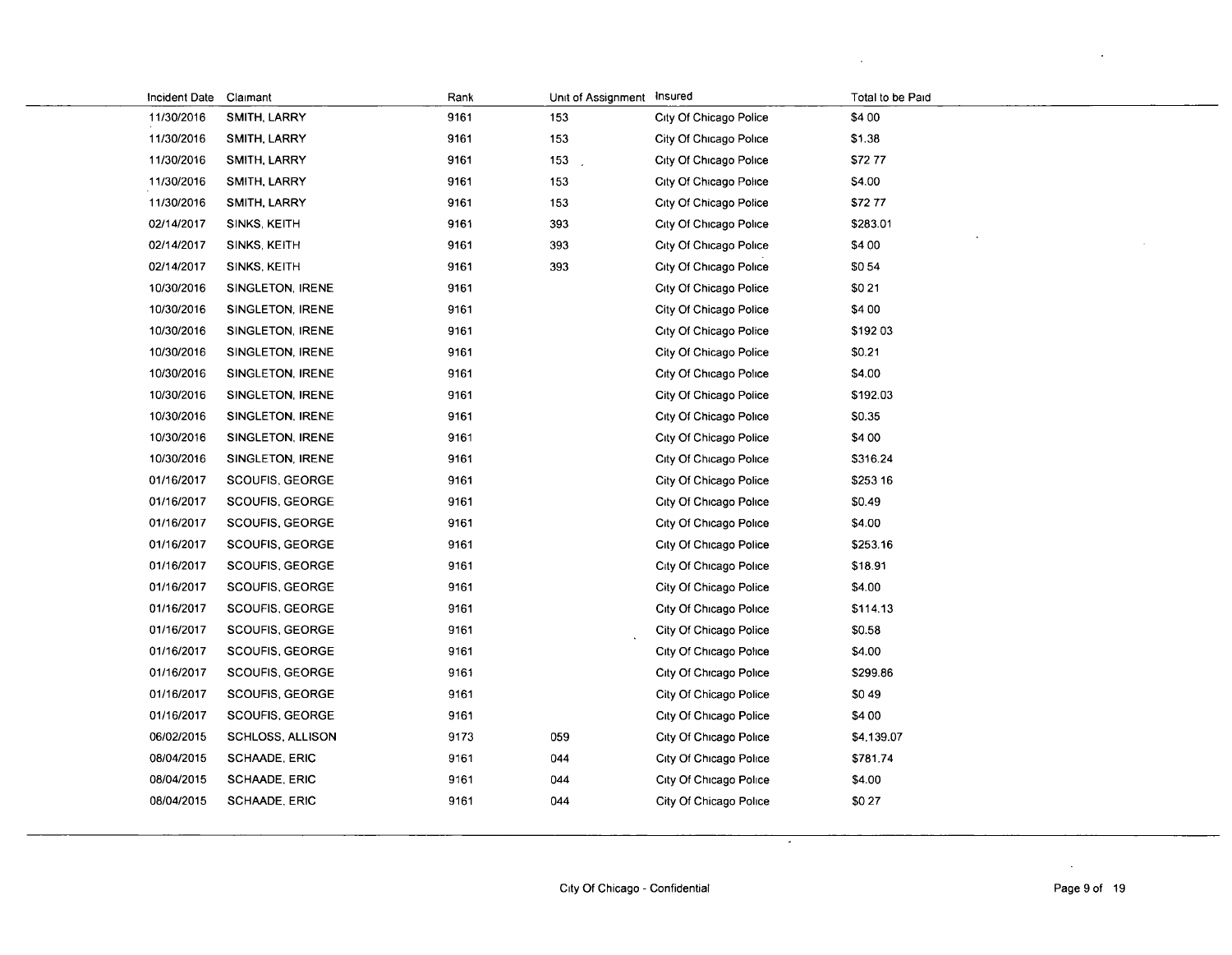| Incident Date | Claimant                | Rank | Unit of Assignment Insured |                        | Total to be Paid |
|---------------|-------------------------|------|----------------------------|------------------------|------------------|
| 08/04/2015    | SCHAADE, ERIC           | 9161 | 044                        | City Of Chicago Police | \$781.74         |
| 08/04/2015    | <b>SCHAADE, ERIC</b>    | 9161 | 044                        | City Of Chicago Police | \$054            |
| 08/04/2015    | <b>SCHAADE, ERIC</b>    | 9161 | 044                        | City Of Chicago Police | \$4.00           |
| 08/04/2015    | <b>SCHAADE, ERIC</b>    | 9161 | 044                        | City Of Chicago Police | \$521 16         |
| 08/04/2015    | <b>SCHAADE, ERIC</b>    | 9161 | 044                        | City Of Chicago Police | \$081            |
| 08/04/2015    | SCHAADE, ERIC           | 9161 | 044                        | City Of Chicago Police | \$4.00           |
| 08/04/2015    | <b>SCHAADE, ERIC</b>    | 9161 | 044                        | City Of Chicago Police | \$260 58         |
| 08/04/2015    | SCHAADE, ERIC           | 9161 | 044                        | City Of Chicago Police | \$0.81           |
| 08/04/2015    | <b>SCHAADE, ERIC</b>    | 9161 | 044                        | City Of Chicago Police | \$4.00           |
| 08/04/2015    | <b>SCHAADE, ERIC</b>    | 9161 | 044                        | City Of Chicago Police | \$781.74         |
| 08/04/2015    | SCHAADE, ERIC           | 9161 | 044                        | City Of Chicago Police | \$081            |
| 08/04/2015    | <b>SCHAADE, ERIC</b>    | 9161 | 044                        | City Of Chicago Police | \$4 00           |
| 08/15/2014    | SARDO, MICHAEL          | 9161 |                            | City Of Chicago Police | \$1,339.73       |
| 12/28/2016    | SADOWSKY JR, DANIEL     | 9161 | 010                        | City Of Chicago Police | \$202.33         |
| 12/28/2016    | SADOWSKY JR, DANIEL     | 9161 | 010                        | City Of Chicago Police | \$4.00           |
| 12/28/2016    | SADOWSKY JR, DANIEL     | 9161 | 010                        | City Of Chicago Police | \$0.44           |
| 02/17/2017    | PURUIS, ROBERT          | 9161 | 044                        | City Of Chicago Police | \$94.79          |
| 02/17/2017    | PURUIS ROBERT           | 9161 | 044                        | City Of Chicago Police | \$4.00           |
| 02/17/2017    | PURUIS, ROBERT          | 9161 | 044                        | City Of Chicago Police | \$615.00         |
| 05/13/2016    | PONTO, JAMES            | 9161 |                            | City Of Chicago Police | \$1,359.77       |
| 11/11/2016    | PLANEY, JEFFERY         | 9171 | 024                        | City Of Chicago Police | \$1,093.99       |
| 12/10/2016    | PINA, RICHARD           | 9161 | 018                        | City Of Chicago Police | \$1,258.17       |
| 12/10/2016    | PINA, RICHARD           | 9161 | 018                        | City Of Chicago Police | \$8,948 97       |
| 01/25/2015    | PEREZ, VICTOR           | 9161 | 010                        | City Of Chicago Police | \$8.42           |
| 01/25/2015    | PEREZ, VICTOR           | 9161 | 010                        | City Of Chicago Police | \$940.50         |
| 05/09/2016    | PANEK, SHERYL           | 9161 | 025                        | City Of Chicago Police | \$3,603.60       |
| 10/17/2007    | Odonnell, James C       | P    | 00006                      | City Of Chicago Police | \$1,019.07       |
| 04/25/2016    | OKON, EDDDIE            | 9161 |                            | City Of Chicago Police | \$4 00           |
| 04/25/2016    | OKON, EDDDIE            | 9161 |                            | City Of Chicago Police | \$80 01          |
| 06/16/2016    | <b>OCASIO, ANTHONY</b>  | 9161 |                            | City Of Chicago Police | \$2,576.69       |
| 03/21/2016    | O SULLIVAN, DAMIAN      | PO   |                            | City Of Chicago Police | \$16,109.60      |
| 12/31/2016    | NIEVES, JASON           | 9161 |                            | City Of Chicago Police | \$6,552 63       |
| 08/24/2007    | Murphy-Webb, Margaret C | P    | 00023                      | City Of Chicago Police | \$4,163 14       |
|               |                         |      |                            |                        |                  |

 $\zeta$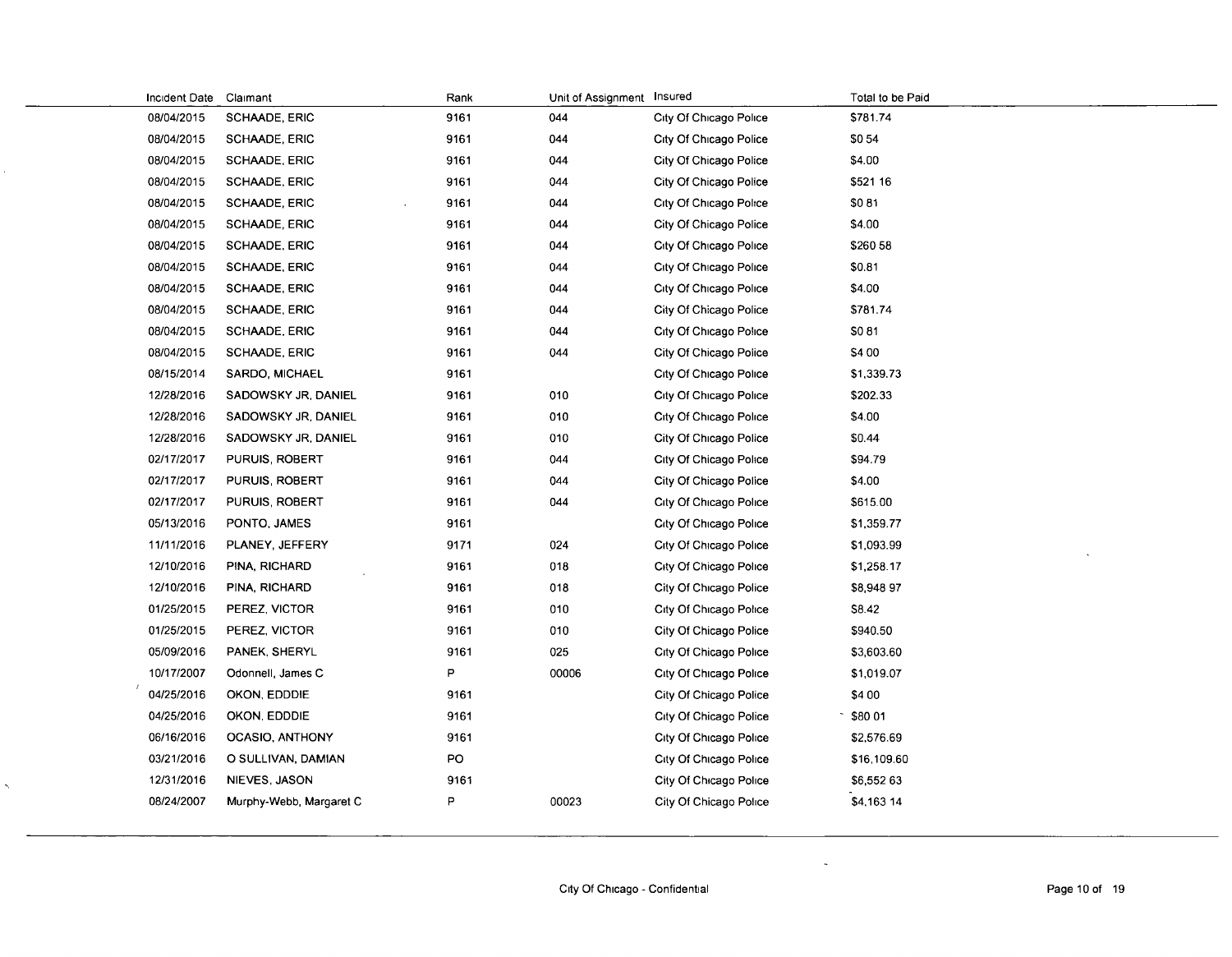| Incident Date | Claimant                   | Rank | Unit of Assignment Insured |                        | Total to be Paid |
|---------------|----------------------------|------|----------------------------|------------------------|------------------|
| 10/17/1996    | Mullen, James              | P    | 00024                      | City Of Chicago Police | \$1,833 96       |
| 10/17/1996    | Mullen, James              | P    | 00024                      | City Of Chicago Police | \$1,833 96       |
| 10/17/1996    | Mulien, James              | P    | 00024                      | City Of Chicago Police | \$2,161 31       |
| 10/17/1996    | Mullen, James              | P    | 00024                      | City Of Chicago Police | \$1,802 72       |
| 10/17/1996    | Mullen, James              | P    | 00024                      | City Of Chicago Police | \$1,833 96       |
| 10/17/1996    | Mullen, James              | P    | 00024                      | City Of Chicago Police | \$1,833 96       |
| 10/17/1996    | Mullen, James              | P    | 00024                      | City Of Chicago Police | \$1,83396        |
| 10/17/1996    | Mullen, James              | P    | 00024                      | City Of Chicago Police | \$1,833 96       |
| 10/17/1996    | Mullen, James              | P    | 00024                      | City Of Chicago Police | \$1,833 96       |
| 10/17/1996    | Mullen, James              | P    | 00024                      | City Of Chicago Police | \$5,728 91       |
| 10/17/1996    | Mullen, James              | P    | 00024                      | City Of Chicago Police | \$1,833 96       |
| 10/17/1996    | Mullen, James              | P    | 00024                      | City Of Chicago Police | \$1,833.96       |
| 10/17/1996    | Mullen, James              | P    | 00024                      | City Of Chicago Police | \$1,833.96       |
| 10/17/1996    | Mullen, James              | P    | 00024                      | City Of Chicago Police | \$1,771.47       |
| 06/19/2006    | Morris-Tillery, Mary       | P    | 00022                      | City Of Chicago Police | \$4.00           |
| 06/19/2006    | Morris-Tillery, Mary       | P    | 00022                      | City Of Chicago Police | \$2,007.36       |
| 10/05/2016    | <b>MURILLO, VERONICA</b>   | 9161 | 013                        | City Of Chicago Police | \$4,275.29       |
| 10/05/2016    | MURILLO, VERONICA          | 9161 | 013                        | City Of Chicago Police | \$1,024.30       |
| 03/14/2017    | MUELLER, JACKLYN           | 9161 |                            | City Of Chicago Police | \$1,402.20       |
| 11/04/2015    | MORALES, MARITZA           | 9161 | 044                        | City Of Chicago Police | \$247.91         |
| 11/04/2015    | MORALES, MARITZA           | 9161 | 044                        | City Of Chicago Police | \$4.00           |
| 11/04/2015    | MORALES, MARITZA           | 9161 | 044                        | City Of Chicago Police | \$0.48           |
| 12/02/2010    | MOORE, GEORGE              | 9161 | 008                        | City Of Chicago Police | \$2,935.52       |
| 02/11/2014    | MONTECINOS, MARK           | 9161 | 014                        | City Of Chicago Police | \$052            |
| 02/11/2014    | <b>MONTECINOS, MARK</b>    | 9161 | 014                        | City Of Chicago Police | \$4.00           |
| 02/11/2014    | MONTECINOS, MARK           | 9161 | 014                        | City Of Chicago Police | \$267.39         |
| 12/04/2011    | MEERBREY, KENNETH          | 9161 | 024                        | City Of Chicago Police | \$1,300.10       |
| 12/04/2011    | MEERBREY, KENNETH          | 9161 | 024                        | City Of Chicago Police | \$1,129 42       |
| 02/27/2012    | <b>MEADOWS SR, CHARLES</b> |      |                            | City Of Chicago Police | \$1,296.99       |
| 06/29/2011    | MC GUIRE JR, DANNY         | 9171 | 353                        | City Of Chicago Police | \$10,460 63      |
| 11/25/2016    | LUCIANO, WENDY             | 9161 |                            | City Of Chicago Police | \$97.07          |
| 11/25/2016    | LUCIANO, WENDY             | 9161 |                            | City Of Chicago Police | \$4.00           |
| 11/25/2016    | LUCIANO, WENDY             | 9161 |                            | City Of Chicago Police | \$615.00         |
|               |                            |      |                            |                        |                  |

 $\ddot{\phantom{a}}$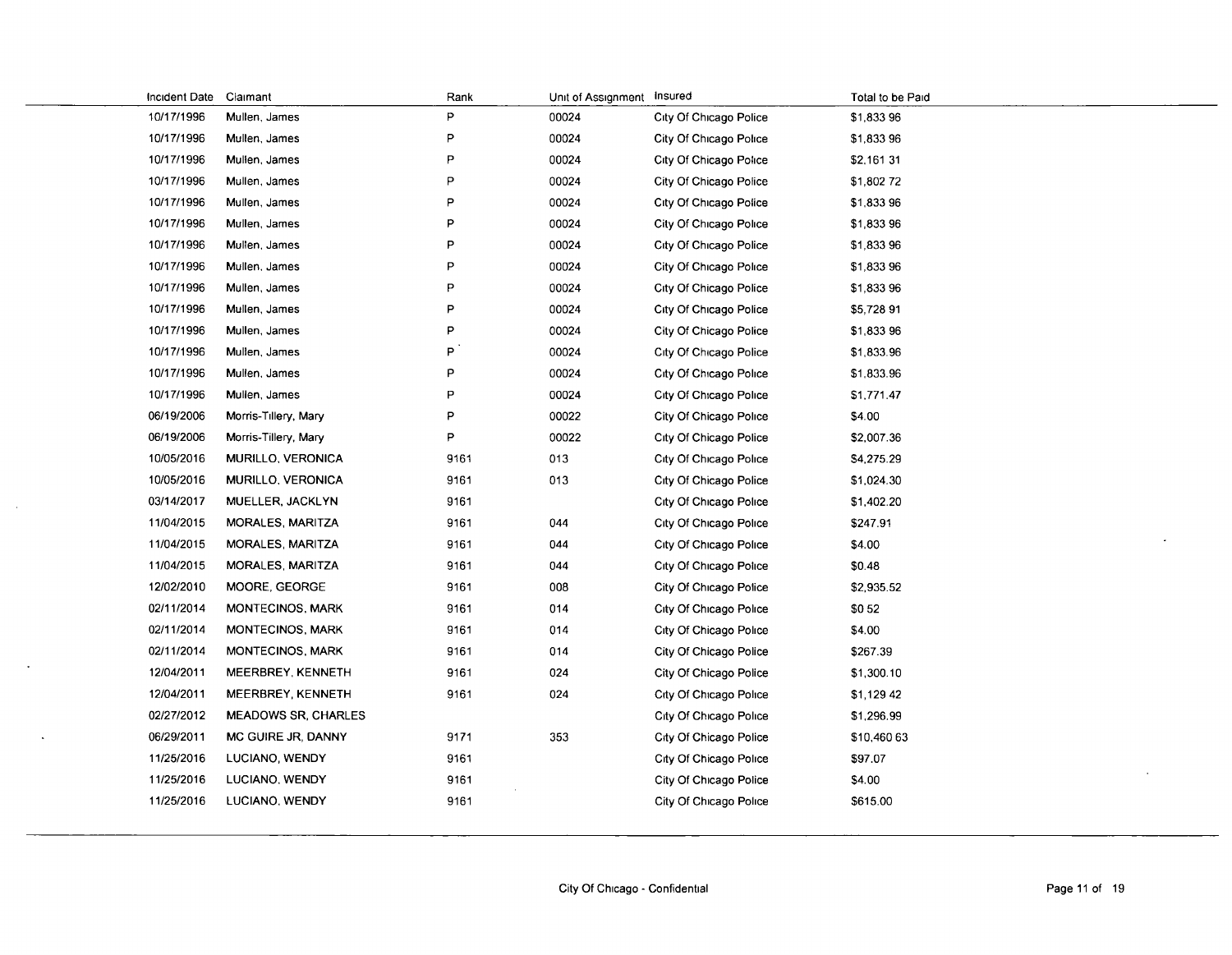| Incident Date | Claimant             | Rank | Unit of Assignment Insured |                        | Total to be Paid |
|---------------|----------------------|------|----------------------------|------------------------|------------------|
| 10/10/2016    | LORENZ, JOHN         | 9171 |                            | City Of Chicago Police | \$2,106.00       |
| 10/10/2016    | LORENZ, JOHN         | 9171 |                            | City Of Chicago Police | \$1,170.00       |
| 01/12/2017    | LINDAHL, CHRISTOPHER | 9161 | 012                        | City Of Chicago Police | \$1,022.31       |
| 10/09/2016    | LEWIS, ALLAN         | 9161 | 044                        | City Of Chicago Police | \$13,316.53      |
| 11/14/2012    | LEFEBVRE, TODD       | 9161 | 715                        | City Of Chicago Police | \$1,296 99       |
| 11/04/2016    | LEAL, MARTIN         | 9161 | 019                        | City Of Chicago Police | \$3392           |
| 11/04/2016    | <b>LEAL, MARTIN</b>  | 9161 | 019                        | City Of Chicago Police | \$837 90         |
| 11/04/2016    | LEAL, MARTIN         | 9161 | 019                        | City Of Chicago Police | \$598 50         |
| 11/04/2016    | LEAL, MARTIN         | 9161 | 019                        | City Of Chicago Police | \$47 48          |
| 11/04/2016    | LEAL, MARTIN         | 9161 | 019                        | City Of Chicago Police | \$4.00           |
| 11/04/2016    | <b>LEAL, MARTIN</b>  | 9161 | 019                        | City Of Chicago Police | \$837 90         |
| 11/04/2016    | LEAL, MARTIN         | 9161 | 019                        | City Of Chicago Police | \$47 48          |
| 11/04/2016    | <b>LEAL, MARTIN</b>  | 9161 | 019                        | City Of Chicago Police | \$4.00           |
| 11/04/2016    | LEAL, MARTIN         | 9161 | 019                        | City Of Chicago Police | \$837.90         |
| 11/04/2016    | <b>LEAL, MARTIN</b>  | 9161 | 019                        | City Of Chicago Police | \$47 48          |
| 11/04/2016    | LEAL, MARTIN         | 9161 | 019                        | City Of Chicago Police | \$4 00           |
| 11/04/2016    | <b>LEAL, MARTIN</b>  | 9161 | 019                        | City Of Chicago Police | \$837.90         |
| 11/04/2016    | LEAL, MARTIN         | 9161 | 019                        | City Of Chicago Police | \$47 48          |
| 11/04/2016    | LEAL, MARTIN         | 9161 | 019                        | City Of Chicago Police | \$4.00           |
| 11/04/2016    | LEAL, MARTIN         | 9161 | 019                        | City Of Chicago Police | \$837 90         |
| 11/04/2016    | LEAL, MARTIN         | 9161 | 019                        | City Of Chicago Police | \$0.82           |
| 11/04/2016    | LEAL, MARTIN         | 9161 | 019                        | City Of Chicago Police | \$4 00           |
| 11/04/2016    | LEAL, MARTIN         | 9161 | 019                        | City Of Chicago Police | \$76.01          |
| 11/04/2016    | LEAL, MARTIN         | 9161 | 019                        | City Of Chicago Police | \$47.48          |
| 11/04/2016    | LEAL, MARTIN         | 9161 | 019                        | City Of Chicago Police | \$4.00           |
| 11/04/2016    | LEAL, MARTIN         | 9161 | 019                        | City Of Chicago Police | \$837.90         |
| 11/04/2016    | LEAL, MARTIN         | 9161 | 019                        | City Of Chicago Police | \$47 48          |
| 11/04/2016    | LEAL, MARTIN         | 9161 | 019                        | City Of Chicago Police | \$4.00           |
| 11/04/2016    | <b>LEAL, MARTIN</b>  | 9161 | 019                        | City Of Chicago Police | \$837.90         |
| 11/04/2016    | LEAL, MARTIN         | 9161 | 019                        | City Of Chicago Police | \$47.48          |
| 11/04/2016    | LEAL, MARTIN         | 9161 | 019                        | City Of Chicago Police | \$4.00           |
| 11/04/2016    | LEAL, MARTIN         | 9161 | 019                        | City Of Chicago Police | \$837.90         |
| 11/04/2016    | LEAL, MARTIN         | 9161 | 019                        | City Of Chicago Police | \$47 48          |
|               |                      |      |                            |                        |                  |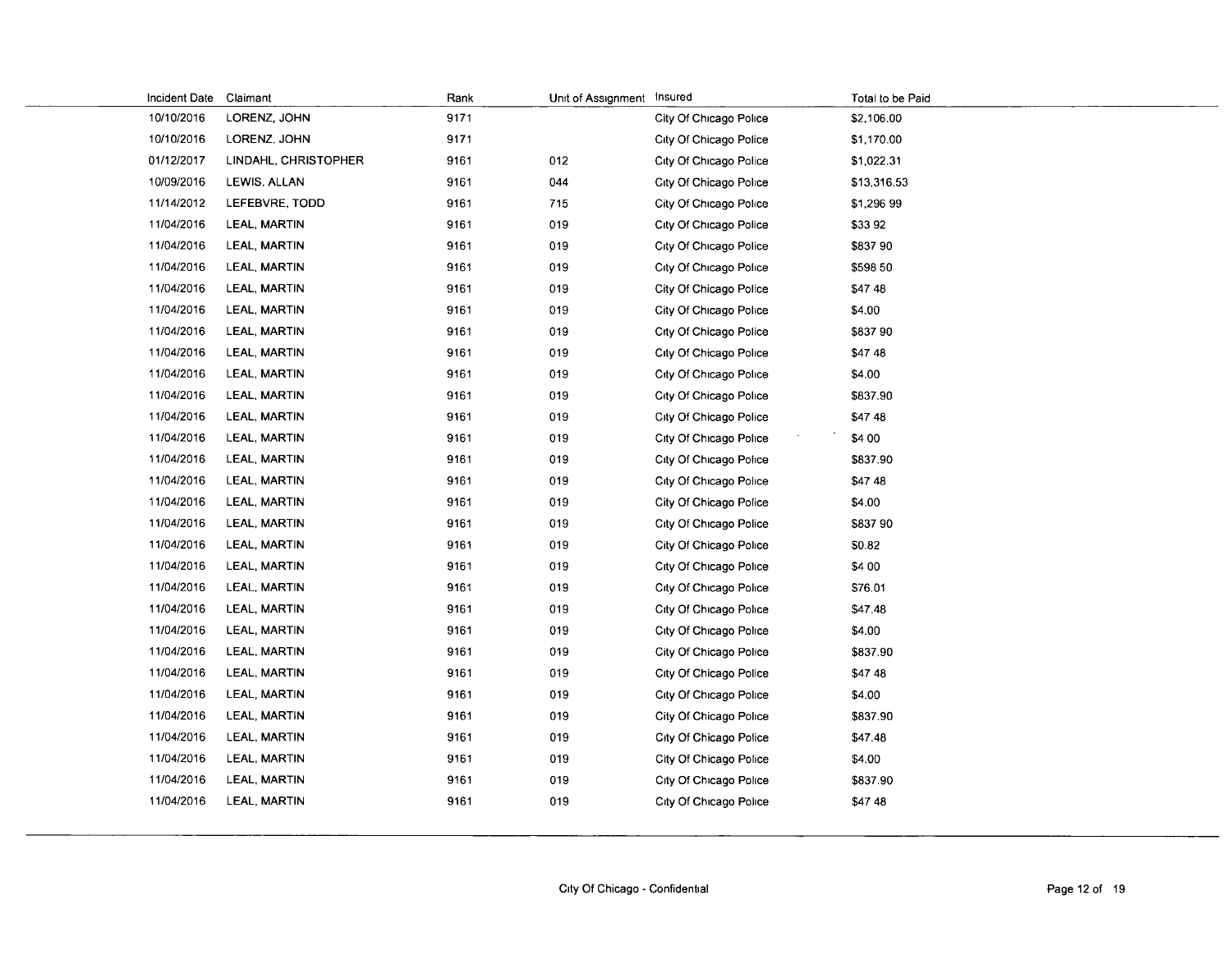| Incident Date | Claimant                | Rank        | Unit of Assignment Insured |                        | Total to be Paid |
|---------------|-------------------------|-------------|----------------------------|------------------------|------------------|
| 11/04/2016    | LEAL, MARTIN            | 9161        | 019                        | City Of Chicago Police | \$4 00           |
| 11/04/2016    | LEAL, MARTIN            | 9161        | 019                        | City Of Chicago Police | \$4 00           |
| 02/11/2017    | KONICA, BARBARA         | 9161        |                            | City Of Chicago Police | \$4.00           |
| 02/11/2017    | KONICA, BARBARA         | 9161        |                            | City Of Chicago Police | \$637.00         |
| 02/11/2017    | KONICA, BARBARA         | 9161        |                            | City Of Chicago Police | \$93.72          |
| 10/06/2016    | KINSEY, JAMES           | 9161        |                            | City Of Chicago Police | \$4.00           |
| 10/06/2016    | KINSEY JAMES            | 9161        |                            | City Of Chicago Police | \$354 26         |
| 10/06/2016    | KINSEY, JAMES           | 9161        |                            | City Of Chicago Police | \$1063           |
| 09/20/2016    | KEIM, JOSEPH            | 9161        | 009                        | City Of Chicago Police | \$259 07         |
| 09/20/2016    | <b>KEIM, JOSEPH</b>     | 9161        | 009                        | City Of Chicago Police | \$777            |
| 03/27/1992    | Johnson, Sabrina T      | P           | 00006                      | City Of Chicago Police | \$2,610 25       |
| 02/24/2017    | JUNIOUS, CORY           | 9161        | 006                        | City Of Chicago Police | \$1,269.84       |
| 03/02/2017    | JONES, SAMUEL           | 9161        |                            | City Of Chicago Police | \$1,163 29       |
| 09/04/2014    | <b>JASINSKI, ROBERT</b> | 9161        | 001                        | City Of Chicago Police | \$523 47         |
| 09/04/2014    | <b>JASINSKI, ROBERT</b> | 9161        | 001                        | City Of Chicago Police | \$4 00           |
| 09/04/2014    | <b>JASINSKI, ROBERT</b> | 9161        | 001                        | City Of Chicago Police | \$9.89           |
| 09/04/2014    | <b>JASINSKI, ROBERT</b> | 9161        | 001                        | City Of Chicago Police | S4,15073         |
| 09/04/2014    | <b>JASINSKI, ROBERT</b> | 9161        | 001                        | City Of Chicago Police | \$4.00           |
| 09/04/2014    | <b>JASINSKI, ROBERT</b> | 9161        | 001                        | City Of Chicago Police | \$78 41          |
| 10/30/2016    | JAMES, CHERYL           | 9161        | 003                        | City Of Chicago Police | \$4 00           |
| 10/30/2016    | JAMES, CHERYL           | $\sim$ 9161 | 003                        | City Of Chicago Police | \$837.90         |
| 10/30/2016    | JAMES, CHERYL           | 9161        | 003                        | City Of Chicago Police | \$47.48          |
| 10/30/2016    | JAMES, CHERYL           | 9161        | 003                        | City Of Chicago Police | \$4.00           |
| 10/30/2016    | JAMES, CHERYL           | 9161        | 003                        | City Of Chicago Police | \$837.90         |
| 10/30/2016    | JAMES, CHERYL           | 9161        | 003                        | City Of Chicago Police | \$4.00           |
| 10/30/2016    | <b>JAMES, CHERYL</b>    | 9161        | 003                        | City Of Chicago Police | \$47 48          |
| 10/30/2016    | JAMES, CHERYL           | 9161        | 003                        | City Of Chicago Police | \$837 90         |
| 10/30/2016    | JAMES, CHERYL           | 9161        | 003                        | City Of Chicago Police | \$4.00           |
| 10/30/2016    | JAMES, CHERYL           | 9161        | 003                        | City Of Chicago Police | \$47.48          |
| 10/30/2016    | JAMES, CHERYL           | 9161        | 003                        | City Of Chicago Police | \$837.90         |
| 10/30/2016    | JAMES, CHERYL           | 9161        | 003                        | City Of Chicago Police | \$47 48          |
| 08/23/2015    | INFELISE, MICHAEL       | 9161        | 044                        | City Of Chicago Police | \$1.04           |
| 08/23/2015    | INFELISE, MICHAEL       | 9161        | 044                        | City Of Chicago Police | \$33193          |
|               |                         |             |                            |                        |                  |

÷.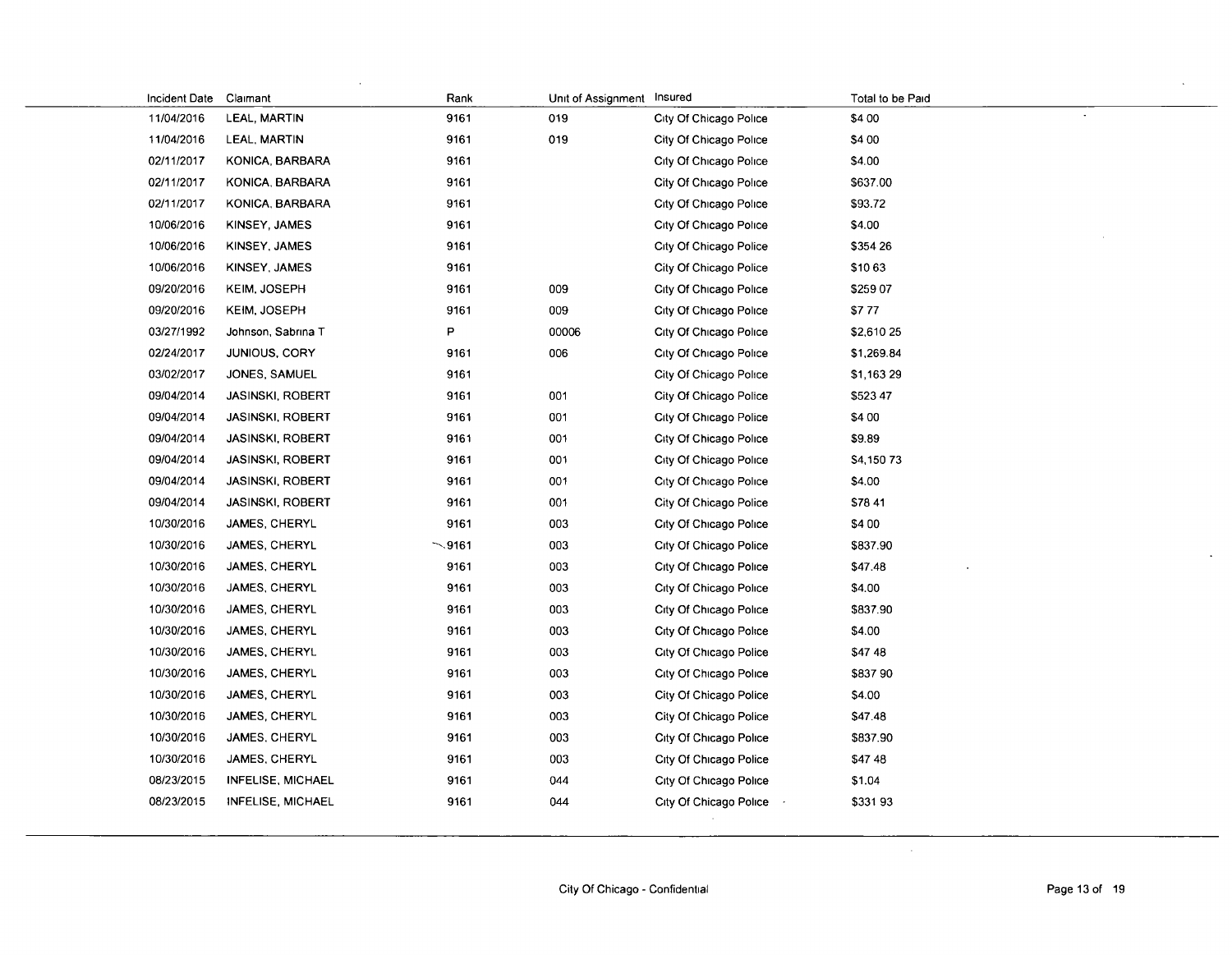| Incident Date | Claimant                 | Rank | Unit of Assignment | Insured                            | Total to be Paid |
|---------------|--------------------------|------|--------------------|------------------------------------|------------------|
| 08/23/2015    | <b>INFELISE, MICHAEL</b> | 9161 | 044                | City Of Chicago Police             | \$4.00           |
| 06/05/2014    | HOLMES, MICHAEL          | 9161 | 044                | City Of Chicago Police             | \$1,293 22       |
| 06/05/2014    | HOLMES, MICHAEL          | 9161 | 044                | City Of Chicago Police             | \$4 00           |
| 06/05/2014    | HOLMES, MICHAEL          | 9161 | 044                | City Of Chicago Police             | \$141.48         |
| 02/11/2017    | HILL, WILLIE             | 9164 | 044                | City Of Chicago Police             | \$4 00           |
| 02/11/2017    | HILL, WILLIE             | 9164 | 044                | City Of Chicago Police             | \$281            |
| 02/11/2017    | HILL, WILLIE             | 9164 | 044                | City Of Chicago Police             | \$4.00           |
| 02/11/2017    | HILL, WILLIE             | 9164 | 044                | City Of Chicago Police             | \$4.00           |
| 02/11/2017    | HILL, WILLIE             | 9164 | 044                | City Of Chicago Police             | \$259.16         |
| 02/11/2017    | HILL, WILLIE             | 9164 | 044                | City Of Chicago Police<br>$\prime$ | \$11,075 07      |
| 02/11/2017    | HILL, WILLIE             | 9164 | 044                | City Of Chicago Police             | \$284.55         |
| 09/03/2012    | HERRERA, JUANA           | 9161 | 007                | City Of Chicago Police             | \$2,788.20       |
| 04/01/2015    | HARRIS, NAKIA            | 9161 | 044                | City Of Chicago Police             | \$075            |
| 04/01/2015    | HARRIS, NAKIA            | 9161 | 044                | City Of Chicago Police             | \$83.89          |
| 04/01/2015    | HARRIS, NAKIA            | 9161 | 044                | City Of Chicago Police             | \$4.00           |
| 03/29/2013    | HANNA, JANET             | 9161 | 284                | City Of Chicago Police             | \$4.00           |
| 03/29/2013    | HANNA, JANET             | 9161 | 284                | City Of Chicago Police             | \$4.00           |
| 03/29/2013    | HANNA, JANET             | 9161 | 284                | City Of Chicago Police             | \$130.67         |
| 03/29/2013    | HANNA, JANET             | 9161 | 284                | City Of Chicago Police             | \$6,918.56       |
| 03/29/2013    | HANNA, JANET             | 9161 | 284                | City Of Chicago Police             | \$075            |
| 03/29/2013    | HANNA, JANET             | 9161 | 284                | City Of Chicago Police             | \$690 81         |
| 01/26/2017    | HALEAS, DEMETRIOS        | 9161 |                    | City Of Chicago Police             | \$1,296.99       |
| 01/26/2017    | HALEAS, DEMETRIOS        | 9161 |                    | City Of Chicago Police             | \$73.49          |
| 01/26/2017    | HALEAS, DEMETRIOS        | 9161 |                    | City Of Chicago Police             | \$4.00           |
| 05/22/2016    | HAGEN, GAIL              | 9171 |                    | City Of Chicago Police             | \$3,603.60       |
| 10/16/2016    | <b>GOMEZ, MIGUEL</b>     | 9161 | 012                | City Of Chicago Police             | \$1,016.41       |
| 10/16/2016    | GOMEZ, MIGUEL            | 9161 | 012                | City Of Chicago Police             | \$196 05         |
| 10/16/2016    | <b>GOMEZ, MIGUEL</b>     | 9161 | 012                | City Of Chicago Police             | <b>S9 10</b>     |
| 10/16/2016    | <b>GOMEZ, MIGUEL</b>     | 9161 | 012                | City Of Chicago Police             | \$4.00           |
| 10/16/2016    | <b>GOMEZ, MIGUEL</b>     | 9161 | 012                | City Of Chicago Police             | \$4.00           |
| 10/16/2016    | GOMEZ, MIGUEL            | 9161 | 012                | City Of Chicago Police             | \$109            |
| 01/13/2016    | <b>GIBBONS, KERRY</b>    | 9161 | 044                | City Of Chicago Police             | \$10,172 19      |
| 10/08/2016    | <b>GIBBONS, KERRY</b>    | 9161 |                    | City Of Chicago Police             | \$1,296 99       |
|               |                          |      |                    |                                    |                  |

 $\lambda$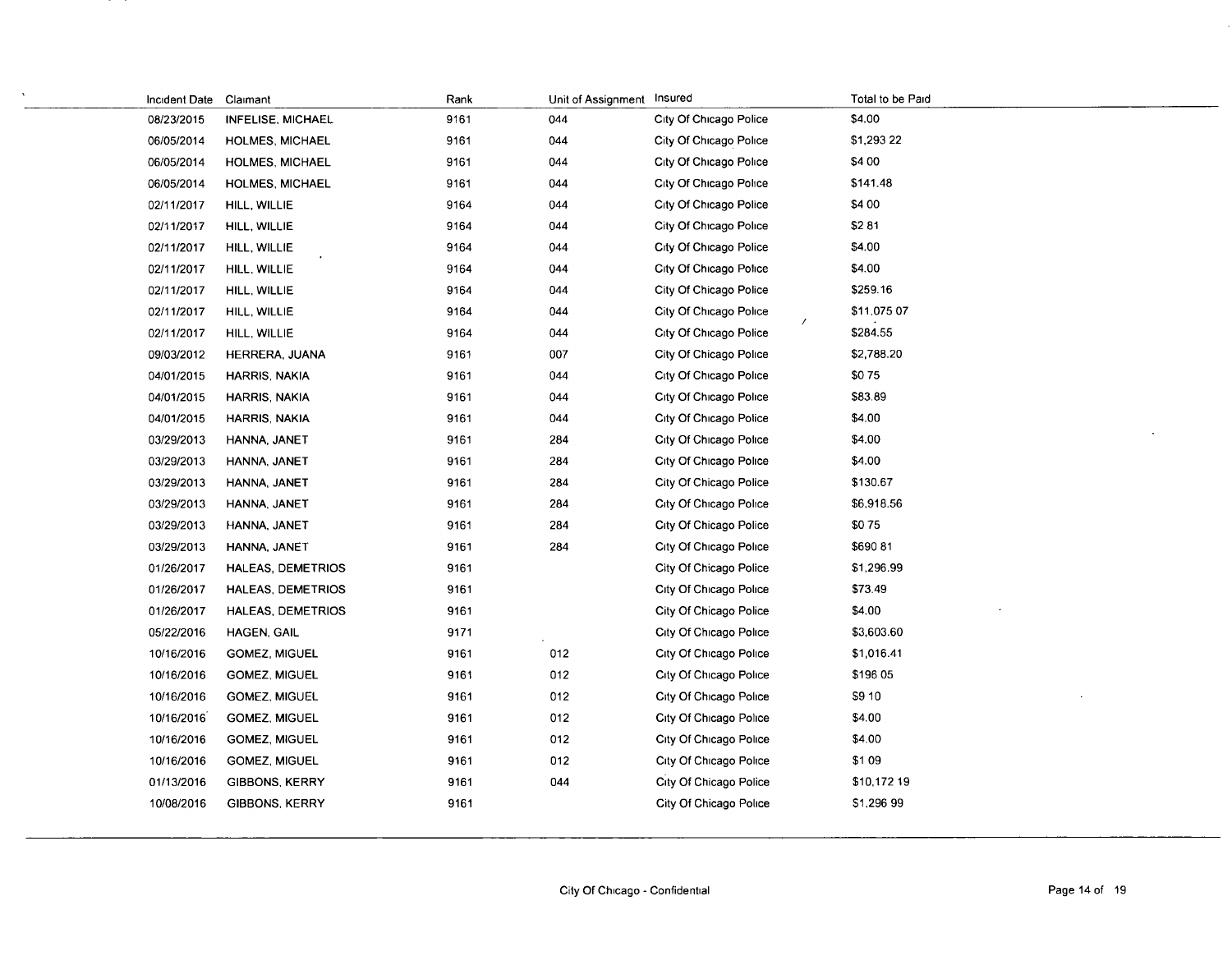| Incident Date | Claimant                | Rank | Unit of Assignment Insured |                        | Total to be Paid |
|---------------|-------------------------|------|----------------------------|------------------------|------------------|
| 12/16/2015    | <b>GAWLICKI, LISA</b>   | 9161 | 017                        | City Of Chicago Police | \$1,124.95       |
| 03/23/2016    | <b>GARDNER, KENNETH</b> | 9152 |                            | City Of Chicago Police | \$526 68         |
| 03/23/2016    | <b>GARDNER, KENNETH</b> | 9152 |                            | City Of Chicago Police | \$4 00           |
| 01/28/2014    | <b>GALIARDO, LESLIE</b> | 9161 | 016                        | City Of Chicago Police | \$345 36         |
| 01/28/2014    | <b>GALIARDO, LESLIE</b> | 9161 | 016                        | City Of Chicago Police | \$4 00           |
| 01/14/2017    | <b>GAINER, RYAN</b>     | 9161 |                            | City Of Chicago Police | \$4 00           |
| 01/14/2017    | <b>GAINER, RYAN</b>     | 9161 |                            | City Of Chicago Police | \$184 08         |
| 02/16/2015    | FOLINO, ANTHONY         | 9161 |                            | City Of Chicago Police | \$1,077.10       |
| 03/03/2016    | FAGAN, SUSAN            | 9171 |                            | City Of Chicago Police | \$1,221.01       |
| 07/14/1988    | Domagala, Bernard       | P    | 09999                      | City Of Chicago Police | \$67,999.82      |
| 02/01/1994    | Deyoung, Debra L        | P    | 00023                      | City Of Chicago Police | \$4.00           |
| 02/01/1994    | Deyoung, Debra L        | P    | 00023                      | City Of Chicago Police | \$0.52           |
| 02/01/1994    | Deyoung, Debra L        | P    | 00023                      | City Of Chicago Police | \$316 15         |
| 02/01/1994    | Deyoung, Debra L        | P    | 00023                      | City Of Chicago Police | \$4.00           |
| 02/01/1994    | Deyoung, Debra L        | P    | 00023                      | City Of Chicago Police | \$269.45         |
| 02/01/1994    | Deyoung, Debra L        | P    | 00023                      | City Of Chicago Police | \$061            |
| 02/01/1994    | Deyoung, Debra L        | P    | 00023                      | City Of Chicago Police | \$269.45         |
| 02/01/1994    | Deyoung, Debra L        | P    | 00023                      | City Of Chicago Police | \$0.52           |
| 02/01/1994    | Deyoung, Debra L        | P    | 00023                      | City Of Chicago Police | \$318.27         |
| 02/01/1994    | Deyoung, Debra L        | P    | 00023                      | City Of Chicago Police | \$309.47         |
| 02/01/1994    | Deyoung, Debra L        | P    | 00023                      | City Of Chicago Police | \$269.45         |
| 02/01/1994    | Deyoung, Debra L        | P    | 00023                      | City Of Chicago Police | \$269.45         |
| 02/01/1994    | Deyoung, Debra L        | P    | 00023                      | City Of Chicago Police | \$4 00           |
| 07/21/2007    | Deraedt, Craig A        | P    | 00016                      | City Of Chicago Police | \$837 90         |
| 07/21/2007    | Deraedt, Craig A        | P    | 00016                      | City Of Chicago Police | \$4 00           |
| 07/21/2007    | Deraedt, Craig A        | P    | 00016                      | City Of Chicago Police | \$47.48          |
| 07/21/2007    | Deraedt, Craig A        | P    | 00016                      | City Of Chicago Police | \$1,091 58       |
| 07/21/2007    | Deraedt, Craig A        | P    | 00016                      | City Of Chicago Police | \$3,095.00       |
| 07/21/2007    | Deraedt, Craig A        | P    | 00016                      | City Of Chicago Police | \$1,102.03       |
| 12/14/2015    | DUFFY, KEVIN            | 9161 |                            | City Of Chicago Police | \$5,225.62       |
| 12/14/2015    | DUFFY, KEVIN            | 9161 |                            | City Of Chicago Police | \$1,309 08       |
| 07/12/2016    | DOWD, JOHN              | 9173 | 715                        | City Of Chicago Police | \$10,500.73      |
| 07/12/2016    | DOWD, JOHN              | 9173 | 715                        | City Of Chicago Police | \$0.52           |
|               |                         |      |                            |                        |                  |

 $\overline{a}$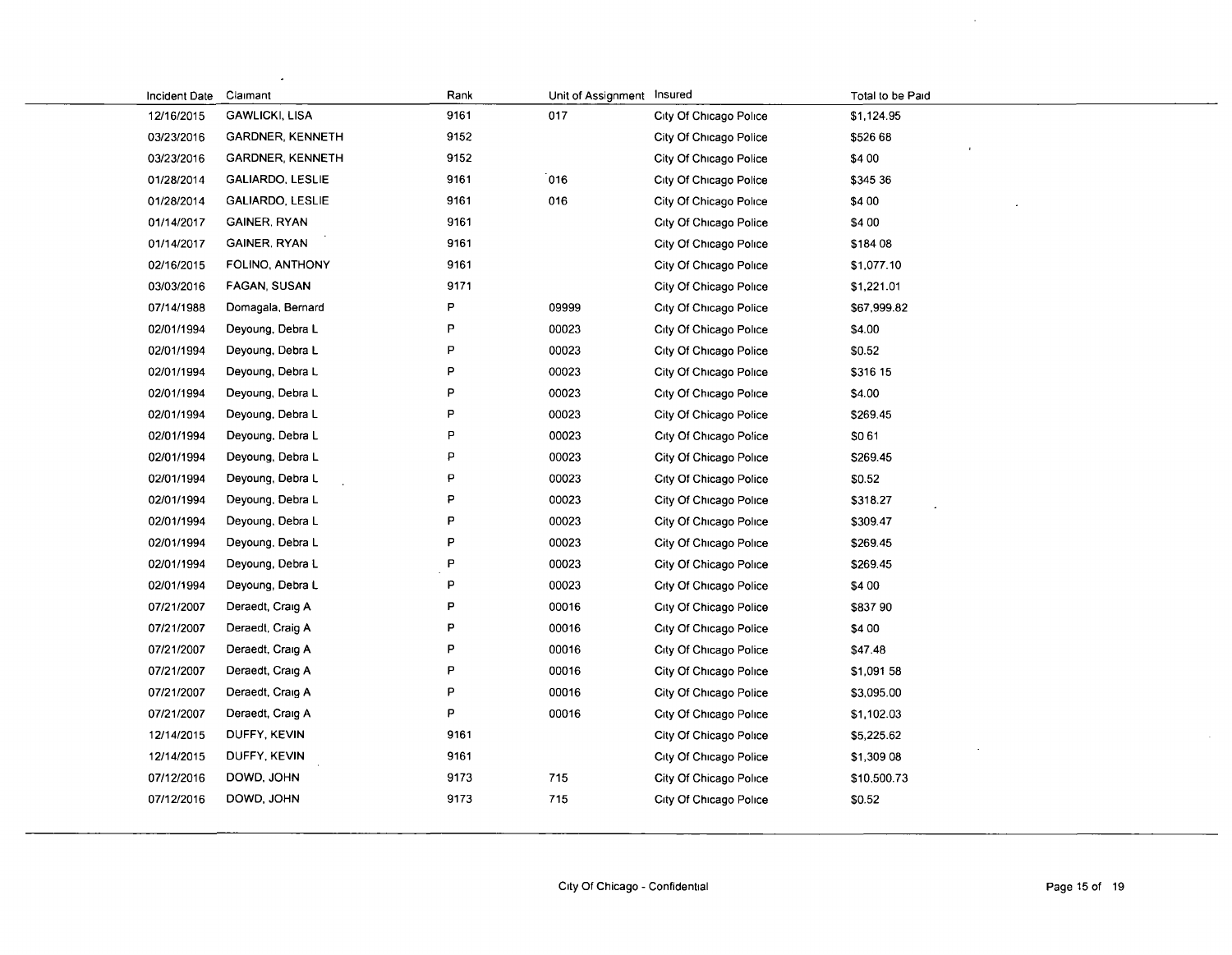|                        | Incident Date Claimant |                     | Rank | Unit of Assignment Insured |                        | Total to be Paid |
|------------------------|------------------------|---------------------|------|----------------------------|------------------------|------------------|
|                        | 07/12/2016             | DOWD, JOHN          | 9173 | 715                        | City Of Chicago Police | \$4.00           |
|                        | 07/12/2016             | DOWD, JOHN          | 9173 | 715                        | City Of Chicago Police | \$26989          |
|                        | 07/12/2016             | DOWD, JOHN          | 9173 | 715                        | City Of Chicago Police | \$052            |
|                        | 07/12/2016             | DOWD, JOHN          | 9173 | 715                        | City Of Chicago Police | \$4 00           |
| $\mathcal{C}_{\infty}$ | 07/12/2016             | DOWD, JOHN          | 9173 | 715                        | City Of Chicago Police | \$26989          |
|                        | 07/12/2016             | DOWD, JOHN          | 9173 | 715                        | City Of Chicago Police | \$052            |
|                        | 07/12/2016             | DOWD, JOHN          | 9173 | 715                        | City Of Chicago Police | \$4 00           |
|                        | 07/12/2016             | DOWD, JOHN          | 9173 | 715                        | City Of Chicago Police | \$26989          |
|                        | 07/12/2016             | DOWD, JOHN          | 9173 | 715                        | City Of Chicago Police | \$045            |
|                        | 07/12/2016             | DOWD, JOHN          | 9173 | 715                        | City Of Chicago Police | \$4.00           |
|                        | 07/12/2016             | DOWD, JOHN          | 9173 | 715                        | City Of Chicago Police | \$231 55         |
|                        | 07/12/2016             | DOWD, JOHN          | 9173 | 715                        | City Of Chicago Police | \$0.52           |
|                        | 07/12/2016             | DOWD, JOHN          | 9173 | 715                        | City Of Chicago Police | \$4 00           |
|                        | 07/12/2016             | DOWD, JOHN          | 9173 | 715                        | City Of Chicago Police | \$26989          |
|                        | 07/12/2016             | DOWD, JOHN          | 9173 | 715                        | City Of Chicago Police | \$052            |
|                        | 07/12/2016             | DOWD, JOHN          | 9173 | 715                        | City Of Chicago Police | \$4.00           |
|                        | 07/12/2016             | DOWD, JOHN          | 9173 | 715                        | City Of Chicago Police | N<br>\$269.89    |
|                        | 07/12/2016             | DOWD, JOHN          | 9173 | 715                        | City Of Chicago Police | \$0.52           |
|                        | 07/12/2016             | DOWD, JOHN          | 9173 | 715                        | City Of Chicago Police | \$4 00           |
|                        | 07/12/2016             | DOWD, JOHN          | 9173 | 715                        | City Of Chicago Police | \$26989          |
|                        | 07/12/2016             | DOWD, JOHN          | 9173 | 715                        | City Of Chicago Police | \$052            |
|                        | 07/12/2016             | DOWD, JOHN          | 9173 | 715                        | City Of Chicago Police | \$4 00           |
|                        | 07/12/2016             | DOWD, JOHN          | 9173 | 715                        | City Of Chicago Police | \$269.89         |
|                        | 07/12/2016             | DOWD, JOHN          | 9173 | 715                        | City Of Chicago Police | \$052            |
|                        | 07/12/2016             | DOWD, JOHN          | 9173 | 715                        | City Of Chicago Police | \$4 00           |
|                        | 07/12/2016             | DOWD, JOHN          | 9173 | 715                        | City Of Chicago Police | \$269.89         |
|                        | 08/14/2015             | DJURDJEVIC, NEBOJSA | 9161 | 044                        | City Of Chicago Police | \$216 14         |
|                        | 08/14/2015             | DJURDJEVIC, NEBOJSA | 9161 | 044                        | City Of Chicago Police | \$0.44           |
|                        | 08/14/2015             | DJURDJEVIC, NEBOJSA | 9161 | 044                        | City Of Chicago Police | \$4.00           |
|                        | 08/14/2015             | DJURDJEVIC, NEBOJSA | 9161 | 044                        | City Of Chicago Police | \$222 49         |
|                        | 08/14/2015             | DJURDJEVIC, NEBOJSA | 9161 | 044                        | City Of Chicago Police | \$0.42           |
|                        | 08/14/2015             | DJURDJEVIC, NEBOJSA | 9161 | 044                        | City Of Chicago Police | \$4 00           |
|                        | 08/17/2016             | DJONLICH, JOSEPH    | 9161 |                            | City Of Chicago Police | \$4 00           |
|                        |                        |                     |      |                            |                        |                  |

 $\mathcal{A}^{\mathcal{A}}$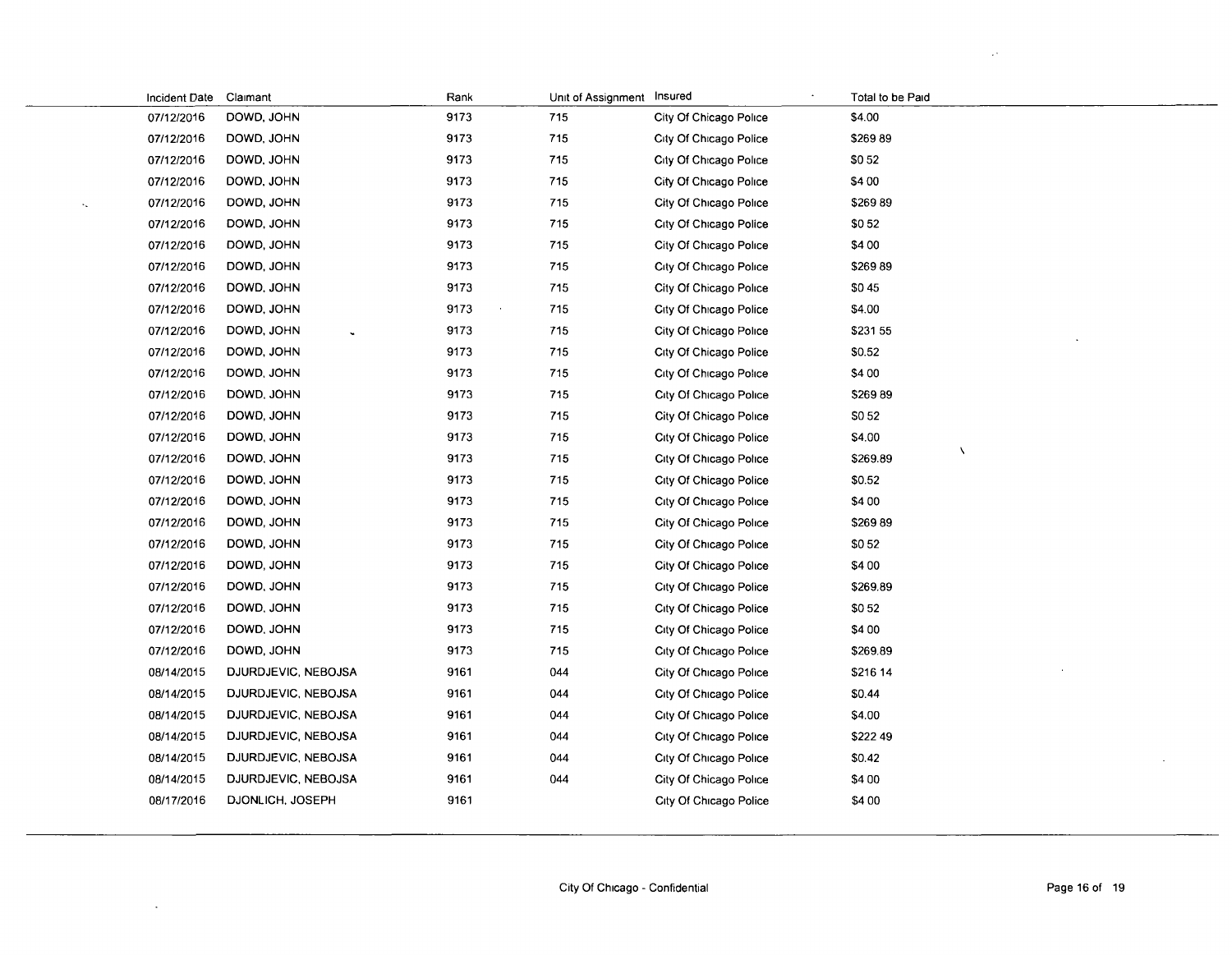| Incident Date Claimant |                           | Rank | Unit of Assignment Insured |                        | Total to be Paid |
|------------------------|---------------------------|------|----------------------------|------------------------|------------------|
| 08/08/2016             | DIAZ, MARK                | 9161 |                            | City Of Chicago Police | \$244.56         |
| 08/08/2016             | DIAZ, MARK                | 9161 |                            | City Of Chicago Police | \$16,910.06      |
| 08/08/2016             | DIAZ, MARK                | 9161 |                            | City Of Chicago Police | \$033            |
| 08/08/2016             | DIAZ, MARK                | 9161 |                            | City Of Chicago Police | \$4 00           |
| 08/08/2016             | DIAZ, MARK                | 9161 |                            | City Of Chicago Police | \$169 26         |
| 08/08/2016             | DIAZ, MARK                | 9161 |                            | City Of Chicago Police | \$0.47           |
| 08/08/2016             | DIAZ, MARK                | 9161 |                            | City Of Chicago Police | \$4.00           |
| 10/30/2016             | DAVEY JR, THOMAS          | 9171 | 715                        | City Of Chicago Police | \$4.00           |
| 09/05/1987             | Crowley, James            | P    | 00002                      | City Of Chicago Police | \$18,600.00      |
| 02/05/2001             | Cole-Williams, Cassandra  | P    | 00005                      | City Of Chicago Police | \$1,829 58       |
| 06/15/1994             | Cabral-Hanley, Annette    | P    | 00012                      | City Of Chicago Police | \$1,372.13       |
| 01/25/2017             | <b>CUSIMANO, DANIELLE</b> | 9161 | 044                        | City Of Chicago Police | \$4.00           |
| 01/25/2017             | <b>CUSIMANO, DANIELLE</b> | 9161 | 044                        | City Of Chicago Police | \$89.59          |
| 01/25/2017             | <b>CUSIMANO, DANIELLE</b> | 9161 | 044                        | City Of Chicago Police | \$615 00         |
| 01/24/2016             | <b>CURRAN, ROBERT</b>     | 9161 |                            | City Of Chicago Police | \$0.42           |
| 01/24/2016             | <b>CURRAN, ROBERT</b>     | 9161 |                            | City Of Chicago Police | \$4.00           |
| 01/24/2016             | <b>CURRAN, ROBERT</b>     | 9161 |                            | City Of Chicago Police | \$21367          |
| 01/24/2016             | <b>CURRAN, ROBERT</b>     | 9161 |                            | City Of Chicago Police | \$0.50           |
| 01/24/2016             | <b>CURRAN, ROBERT</b>     | 9161 |                            | City Of Chicago Police | \$4.00           |
| 01/24/2016             | <b>CURRAN, ROBERT</b>     | 9161 |                            | City Of Chicago Police | \$253 39         |
| 01/24/2016             | <b>CURRAN, ROBERT</b>     | 9161 |                            | City Of Chicago Police | \$0.51           |
| 01/24/2016             | CURRAN, ROBERT            | 9161 |                            | City Of Chicago Police | \$4.00           |
| 01/24/2016             | <b>CURRAN, ROBERT</b>     | 9161 |                            | City Of Chicago Police | \$259.87         |
| 01/24/2016             | <b>CURRAN, ROBERT</b>     | 9161 |                            | City Of Chicago Police | \$47.48          |
| 01/24/2016             | <b>CURRAN, ROBERT</b>     | 9161 |                            | City Of Chicago Police | \$4.00           |
| 01/24/2016             | <b>CURRAN, ROBERT</b>     | 9161 |                            | City Of Chicago Police | \$837.90         |
| 01/24/2016             | <b>CURRAN, ROBERT</b>     | 9161 |                            | City Of Chicago Police | \$47.48          |
| 01/24/2016             | <b>CURRAN, ROBERT</b>     | 9161 |                            | City Of Chicago Police | \$4 00           |
| 01/24/2016             | <b>CURRAN, ROBERT</b>     | 9161 |                            | City Of Chicago Police | \$837.90         |
| 01/24/2016             | <b>CURRAN, ROBERT</b>     | 9161 |                            | City Of Chicago Police | \$47.48          |
| 01/24/2016             | <b>CURRAN, ROBERT</b>     | 9161 |                            | City Of Chicago Police | \$4 00           |
| 01/24/2016             | <b>CURRAN, ROBERT</b>     | 9161 |                            | City Of Chicago Police | \$837.90         |
| 01/24/2016             | <b>CURRAN, ROBERT</b>     | 9161 |                            | City Of Chicago Police | \$837.90         |
|                        |                           |      |                            |                        |                  |
|                        |                           |      |                            |                        |                  |

 $-1$ 

 $\omega$ 

 $\mathcal{L}$ 

 $\bar{\Delta}$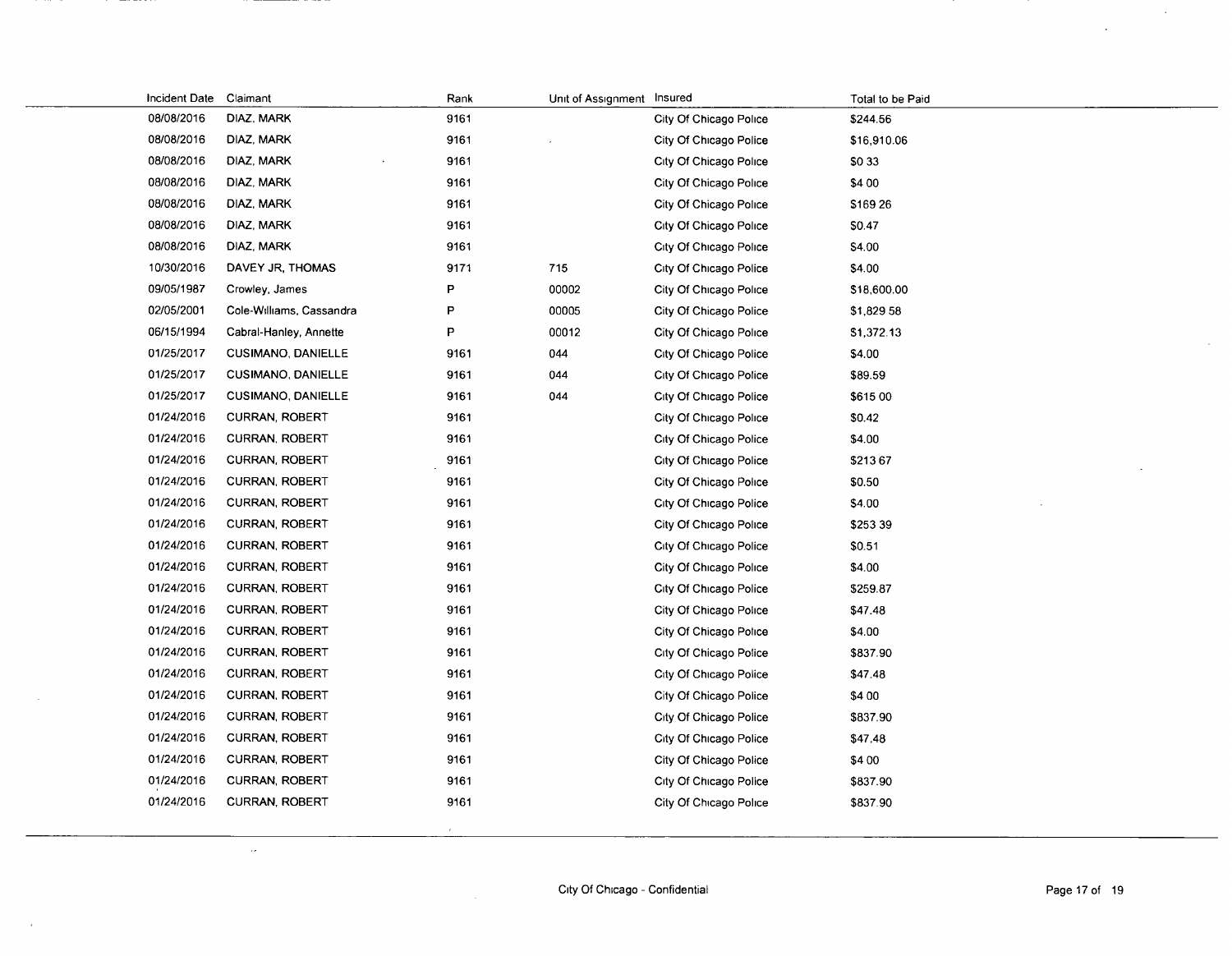| Incident Date | Claimant                  | Rank | Unit of Assignment Insured |                        | Total to be Paid |
|---------------|---------------------------|------|----------------------------|------------------------|------------------|
| 01/24/2016    | CURRAN, ROBERT            | 9161 |                            | City Of Chicago Police | \$4.00           |
| 01/24/2016    | <b>CURRAN, ROBERT</b>     | 9161 |                            | City Of Chicago Police | \$47.48          |
| 01/24/2016    | <b>CURRAN, ROBERT</b>     | 9161 |                            | City Of Chicago Police | \$4.00           |
| 01/24/2016    | <b>CURRAN, ROBERT</b>     | 9161 |                            | City Of Chicago Police | \$47.48          |
| 01/24/2016    | <b>CURRAN, ROBERT</b>     | 9161 |                            | City Of Chicago Police | \$47 48          |
| 01/24/2016    | <b>CURRAN, ROBERT</b>     | 9161 |                            | City Of Chicago Police | \$837.90         |
| 01/24/2016    | <b>CURRAN, ROBERT</b>     | 9161 |                            | City Of Chicago Police | \$4.00           |
| 01/24/2016    | <b>CURRAN, ROBERT</b>     | 9161 |                            | City Of Chicago Police | \$837.90         |
| 01/24/2016    | <b>CURRAN, ROBERT</b>     | 9161 |                            | City Of Chicago Police | \$4 00           |
| 01/24/2016    | <b>CURRAN, ROBERT</b>     | 9161 |                            | City Of Chicago Police | \$47 48          |
| 01/24/2016    | <b>CURRAN, ROBERT</b>     | 9161 |                            | City Of Chicago Police | \$837.90         |
| 03/10/2016    | <b>CRANFIELD, BERTRAM</b> | 9161 |                            | City Of Chicago Police | \$0 10           |
| 03/10/2016    | CRANFIELD, BERTRAM        | 9161 |                            | City Of Chicago Police | \$46.15          |
| 01/22/2016    | <b>CORTEZ, ERNEST</b>     | 9161 |                            | City Of Chicago Police | \$1,463.82       |
| 02/12/2017    | <b>COMBS, ROBERT</b>      | 9161 |                            | City Of Chicago Police | \$20 29          |
| 02/12/2017    | <b>COMBS, ROBERT</b>      | 9161 |                            | City Of Chicago Police | \$4.00           |
| 01/21/2016    | <b>COLLINS, TERRENCE</b>  | 9171 |                            | City Of Chicago Police | \$205.58         |
| 01/21/2016    | <b>COLLINS, TERRENCE</b>  | 9171 |                            | City Of Chicago Police | \$4.00           |
| 01/21/2016    | <b>COLLINS, TERRENCE</b>  | 9171 |                            | City Of Chicago Police | \$0.22           |
| 01/21/2016    | <b>COLLINS, TERRENCE</b>  | 9171 |                            | City Of Chicago Police | \$478 40         |
| 01/21/2016    | <b>COLLINS, TERRENCE</b>  | 9171 |                            | City Of Chicago Police | \$4.00           |
| 01/21/2016    | <b>COLLINS, TERRENCE</b>  | 9171 |                            | City Of Chicago Police | \$0.96           |
| 05/27/2009    | COLE II, DENSEY           | 9161 | 001                        | City Of Chicago Police | \$2,105.60       |
| 05/27/2009    | COLE II, DENSEY           | 9161 | 001                        | City Of Chicago Police | \$1,085 00       |
| 02/13/2017    | COFFEY, MATTHEW           | 9161 |                            | City Of Chicago Police | \$1,183 99       |
| 11/04/2016    | CHOY, WILLIAM             | 9161 |                            | City Of Chicago Police | \$1,689.76       |
| 07/08/2016    | CAZARES, ARMANDO          | 9161 |                            | City Of Chicago Police | \$2,479 64       |
| 02/16/2017    | CAVANAUGH, RONALD         | 9161 | 153                        | City Of Chicago Police | \$1,023.39       |
| 09/04/2016    | CANTORE III, DOMINIC      | 9161 |                            | City Of Chicago Police | \$1,210.30       |
| 07/30/2012    | CALDWELL, GALEN           | 9016 |                            | City Of Chicago Police | \$1,411.20       |
| 04/06/2000    | Barney, Walter            | P    | 00004                      | City Of Chicago Police | \$1,310.43       |
| 04/06/2000    | Barney, Walter            | P    | 00004                      | City Of Chicago Police | \$1,170.77       |
| 12/17/2016    | <b>BURK, ELIZABETH</b>    | 9161 |                            | City Of Chicago Police | \$5,315.83       |
|               |                           |      |                            |                        |                  |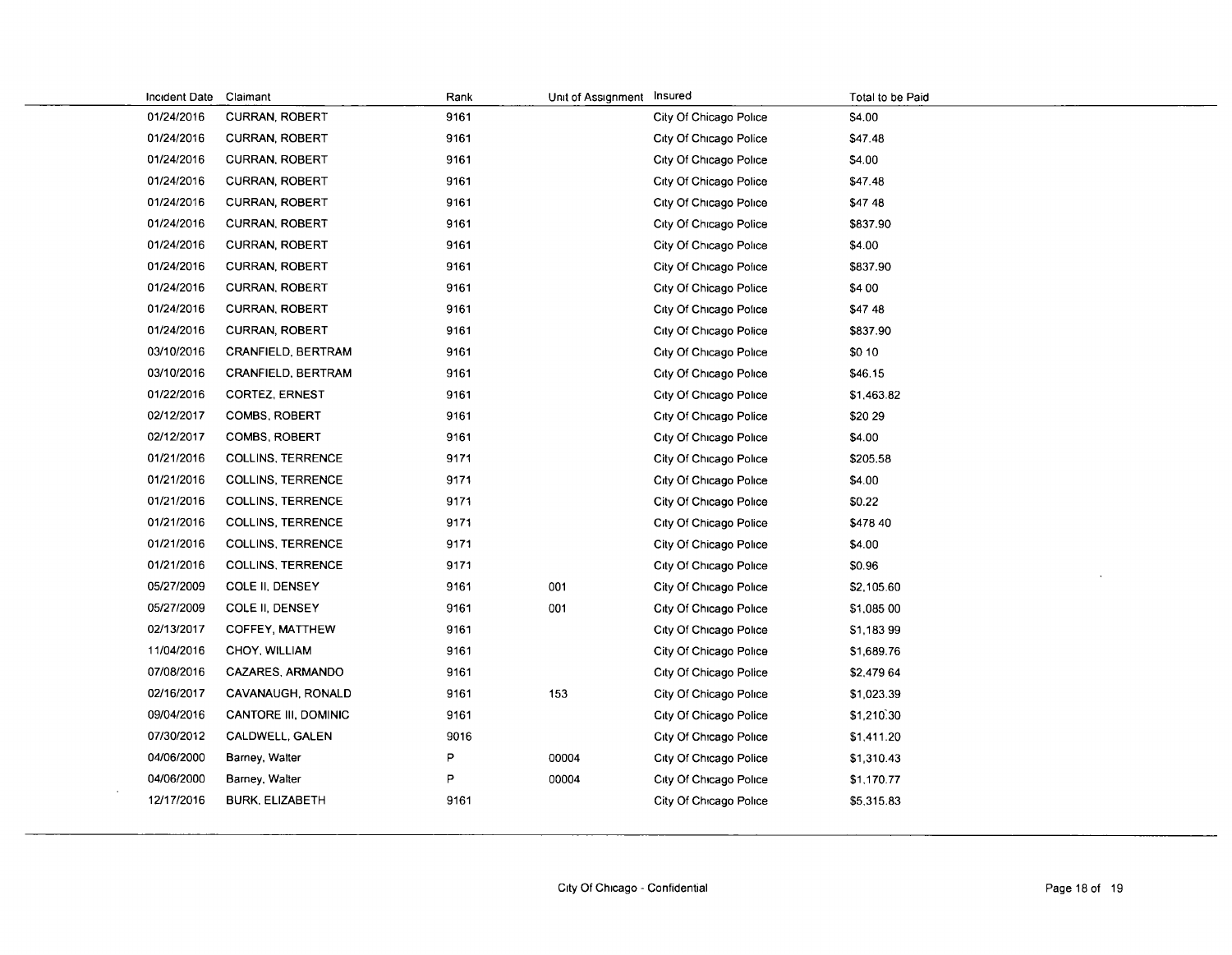|                    | Incident Date | Claimant                | Rank | Unit of Assignment Insured |                        | Total to be Paid |
|--------------------|---------------|-------------------------|------|----------------------------|------------------------|------------------|
|                    | 12/17/2016    | <b>BURK, ELIZABETH</b>  | 9161 |                            | City Of Chicago Police | \$16.95          |
|                    | 12/17/2016    | <b>BURK, ELIZABETH</b>  | 9161 |                            | City Of Chicago Police | \$897 37         |
|                    | 12/17/2016    | <b>BURK, ELIZABETH</b>  | 9161 |                            | City Of Chicago Police | \$4 00           |
|                    | 03/13/2017    | <b>BINGAMAN, KYLE</b>   | 9161 |                            | City Of Chicago Police | \$1.37           |
|                    | 03/13/2017    | <b>BINGAMAN, KYLE</b>   | 9161 |                            | City Of Chicago Police | \$4 00           |
|                    | 03/13/2017    | <b>BINGAMAN, KYLE</b>   | 9161 |                            | City Of Chicago Police | \$310.90         |
|                    | 03/13/2017    | <b>BINGAMAN, KYLE</b>   | 9161 |                            | City Of Chicago Police | \$4.00           |
|                    | 03/13/2017    | <b>BINGAMAN, KYLE</b>   | 9161 |                            | City Of Chicago Police | \$37 41          |
|                    | 03/13/2017    | <b>BINGAMAN, KYLE</b>   | 9161 |                            | City Of Chicago Police | \$4 00           |
|                    | 03/13/2017    | <b>BINGAMAN, KYLE</b>   | 9161 |                            | City Of Chicago Police | \$40.41          |
|                    | 03/13/2010    | <b>BERKA, BRIAN</b>     | 9161 | 044                        | City Of Chicago Police | \$4 00           |
|                    | 03/13/2010    | <b>BERKA, BRIAN</b>     | 9161 | 044                        | City Of Chicago Police | \$11.33          |
|                    | 03/13/2010    | <b>BERKA, BRIAN</b>     | 9161 | 044                        | City Of Chicago Police | \$1,266 17       |
|                    | 01/08/2017    | <b>BEATOVIC, MARK</b>   | 9161 | 017                        | City Of Chicago Police | \$294.79         |
|                    | 01/08/2017    | <b>BEATOVIC, MARK</b>   | 9161 | 017                        | City Of Chicago Police | \$058            |
|                    | 01/08/2017    | <b>BEATOVIC, MARK</b>   | 9161 | 017                        | City Of Chicago Police | \$4.00           |
|                    | 11/23/2016    | APORONGAO, ALAIN        | 9161 |                            | City Of Chicago Police | \$1,080.99       |
|                    | 12/03/2016    | ANDAVERDE III, FEDERICO | 9171 | 189                        | City Of Chicago Police | \$1,296.99       |
|                    | 10/09/2016    | ALDAHONDO, GIL          | 9161 |                            | City Of Chicago Police | \$12,980.00      |
|                    | 10/09/2016    | ALDAHONDO, GIL          | 9161 |                            | City Of Chicago Police | \$10,217.76      |
|                    | 08/19/2016    | <b>ABBATE, TERRY</b>    | 9161 | 012                        | City Of Chicago Police | \$1,396 50       |
| Total <sup>-</sup> | Number<br>467 | Amount<br>\$434,404.76  |      |                            |                        |                  |
|                    | Numher        | Amount                  |      |                            |                        |                  |

 $\mathcal{L}^{\mathcal{A}}$ 

Total, Number 608 Amount \$519,024.96

 $\mathbf{v}$ 

 $\sim$ 

 $\tilde{\mathbf{v}}$